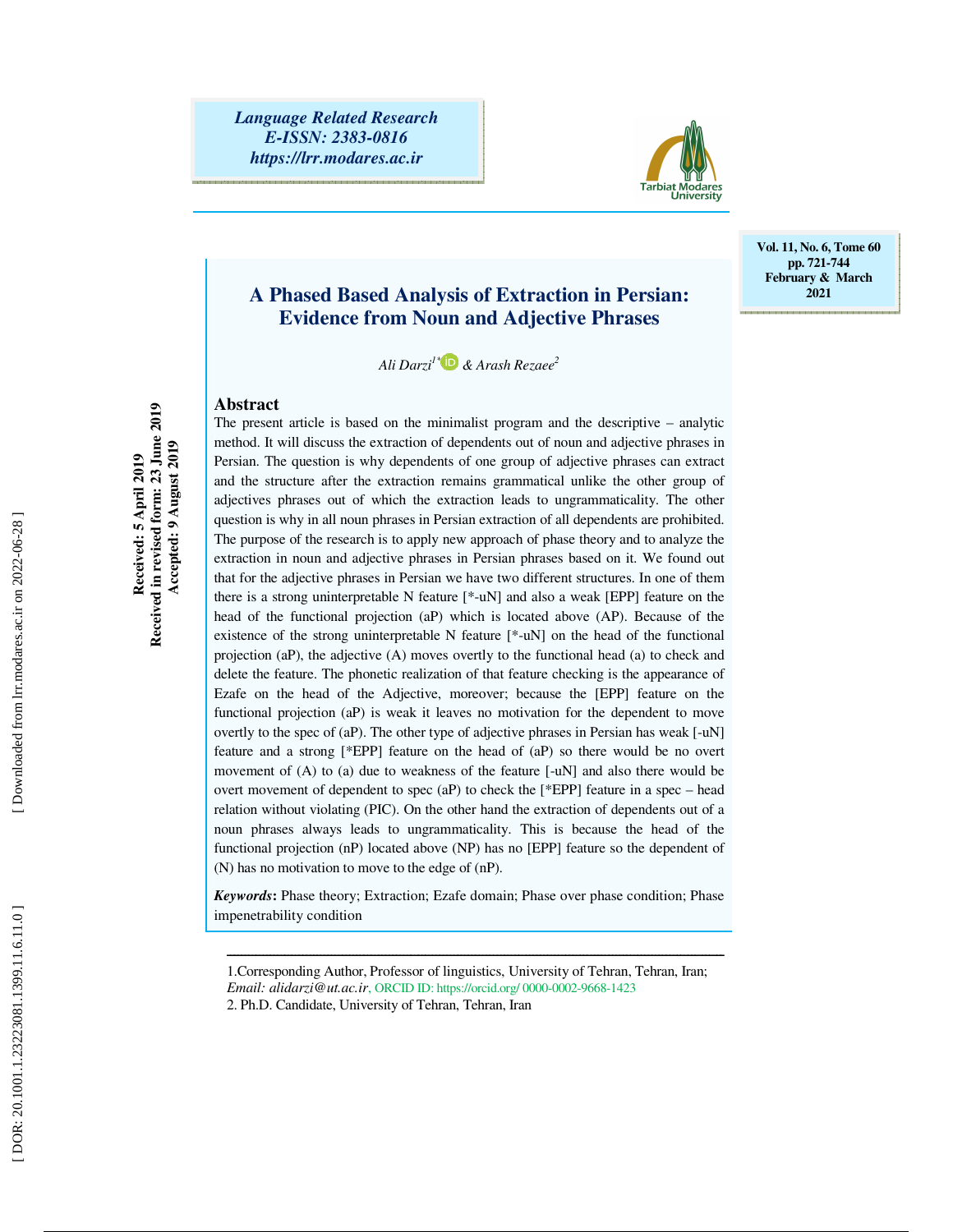*Language Related Research 11(6), (February & March, 2021) 721-744*

# **1. Introduction**

Extraction out of certain phrases like noun and adjective phrases has some rules and constraints. In this article we try to analyze the Persian data based on the new phase theory (Boškovi ć 2014 a,b; 2015; 2016) to obtain a consistent analysis. The analysis is based on the minimalist program and the descriptive – analytic method and the question is why extraction out of noun phrases in Persian is totally prohibited and why we have to different types of adjective phrase regarding the extraction. We hypothesize that the [EPP] feature in the head of functional projection (aP) and the lack of it in the head of functional projection (nP) is the reason for extraction of the dependents in noun and adjective phrases in Persian.

#### **2. Literature Review**

Ghomeshi (1996) believes that the (DPs) can only extract out of direct objects in Persian. The other researchers like Karimi, & Lobeck. (1997) say the specificity is not the only reason behind the extraction of dependents out of (DPs). karimi (1999) suggests the (DPs) are islands only if the specifiers of them are filled with a lexical element. Karimi (2005) believes that extraction out of objective and subjective noun phrases is possible if only they are not specific.

#### **3. Methodology**

The article is in descriptive – analytic method and based on the minimalist program.

#### **4. Results**

In this article we found that in noun phrases in Persian the head its functional projection (n) does not have an [EPP] feature and this the main reason that extraction out of noun phrases is not possible. In Adjective phrases in Persian we face two different categories. One type of Adjectives allow extraction due to strong [EPP] feature on the head of their functional projections (a), but the other type does not have strong [EPP] feature so there

**722**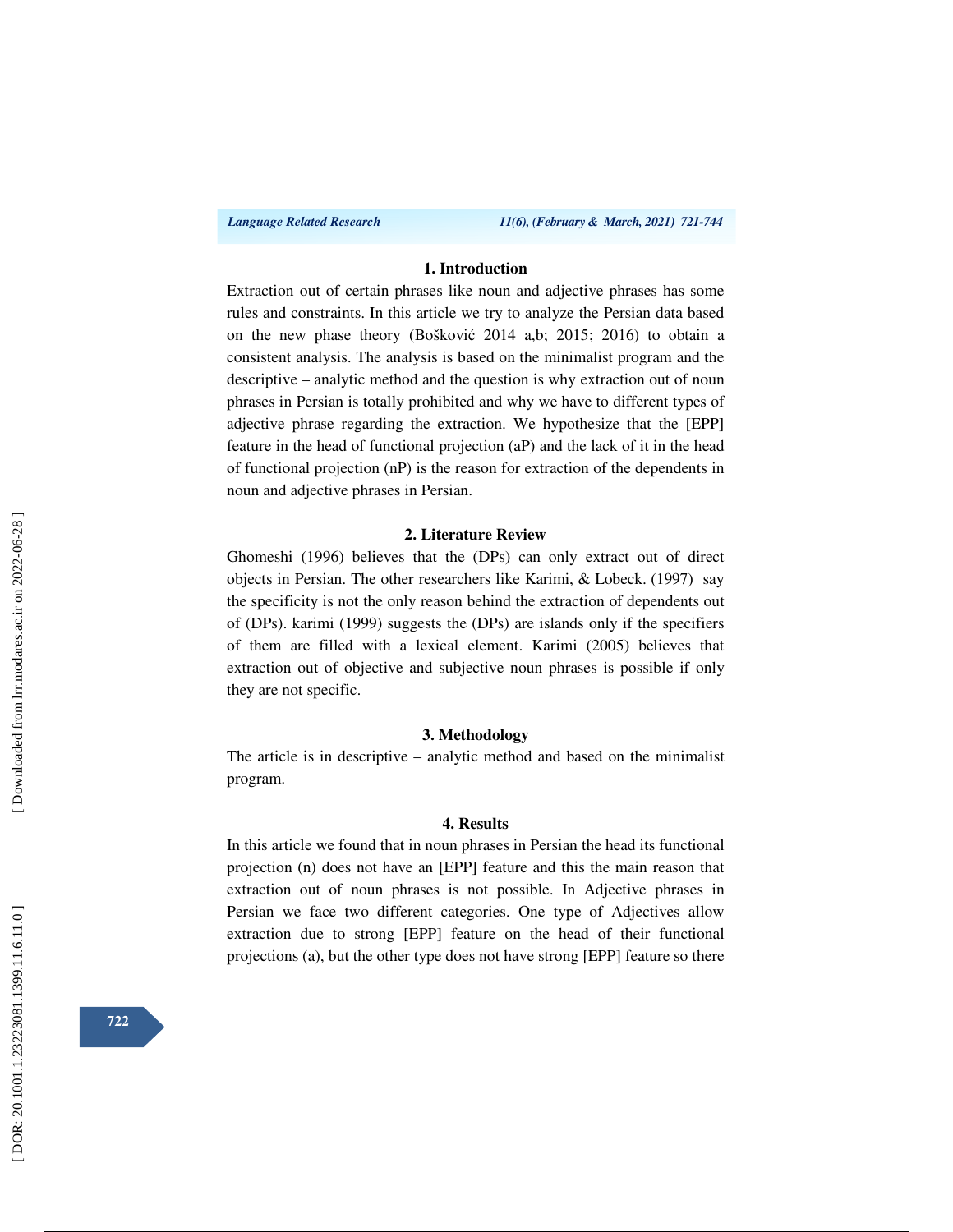*A Phased Based Analysis of … Ali Darzi & Arash Rezaee* 

would be no extraction out of them.

# **5. Conclusion**

We conclude that Ezafe domain in noun and adjective phrases does not allow the dependent to extrat. In other words, extraction out of Ezafe domain leads to ungrammaticality.

**723**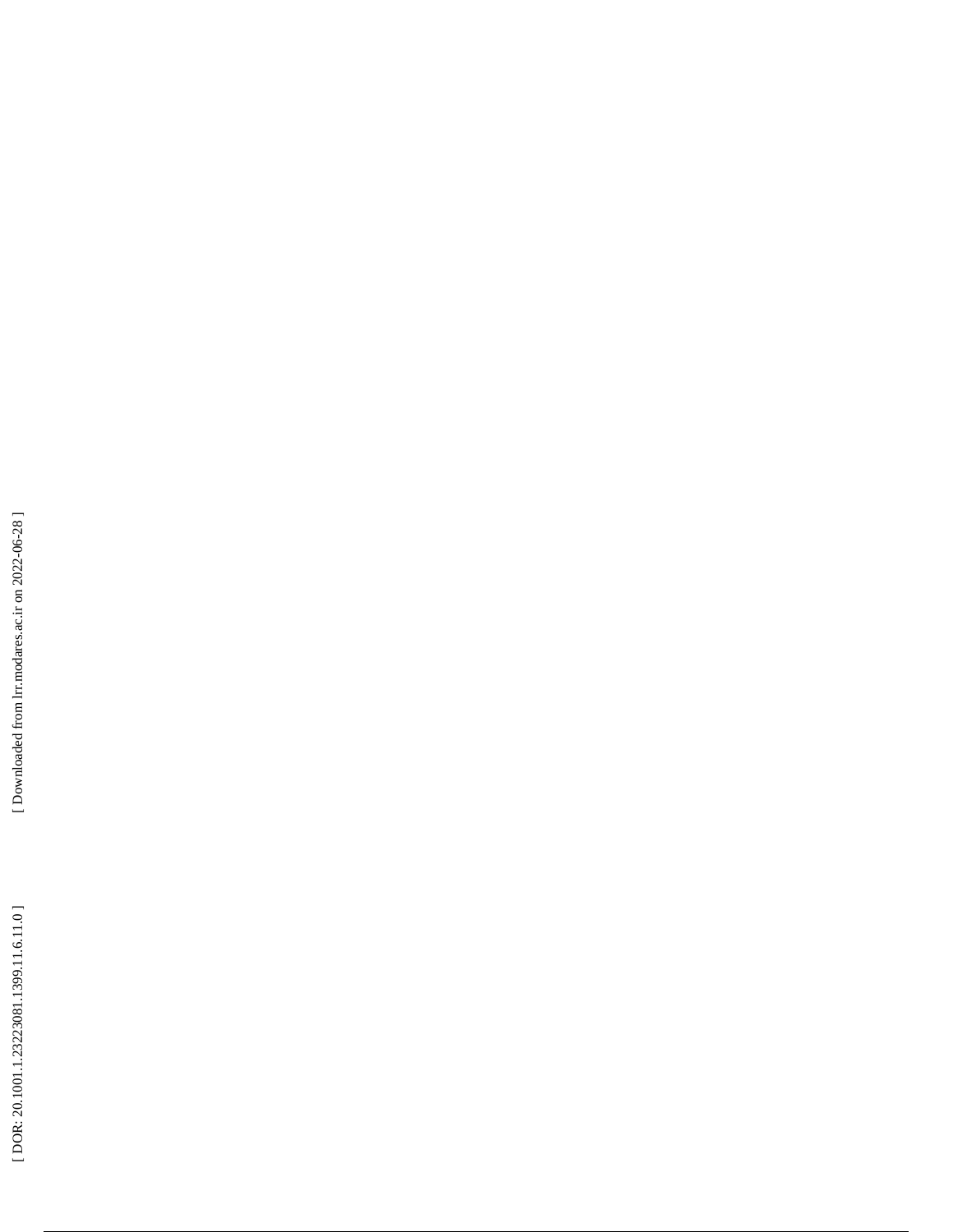

# تحليل فازبنياد از پديدة خروج در زبان فارسي: شواهدي از گروههاي اسمي و صفتي

على درزى'\*، آرش رضايى'

. استاد گروه زبانشناسي ، دانشكدة ادبيات و علوم انساني دانشگاه تهران، تهران، ايران . 1 . 2 دانشجوي دكتري زبانشناسي ، دانشگاه تهران، تهران، ايران.

دريافت: ٩٨/٠١/١٦ هـ السين بداره ٩٨/٠٥/١٩

# چكيده

مقالة حاضر در چارچوب برنامة كمينهگرا و نظرية فاز با روشي تحليلي ـ توصيفي به بررسي خروج وابستهها از درون گروههاي اسمي و صفتي ميپردازد. پرسش آن است كه چرا خروج وابستهها از درون گروههاي اسمي و برخي از گروههاي صفتي مجاز نيست. هدف پژوهش كاربست نظرية فاز براي تحليل خروج اين وابسته هاست. با فرض قبولعاميافتة اشتراك اسم و صفت در مشخصة دستوري [N]، در اين پژوهش به دو مشخصة صرفيـنحوي تعبيرناپذير [uN [و [EPP [بر روي هستههاي نقشي صفتی و اسمی کوچک، یعنی a و n ، قائل میشویم. پیشنهاد آن است که هستهٔ a در دسته نخست از صفتهاي زبان فارسي كه خروج از درون متمم خود را مجاز نميشمارند داراي مشخصهٔ [uN] قوي و در دستهٔ دوم از صفتهای زبان فارسی كه خروج از درون متمم خود را مجاز میشمارند دارای مشخصهٔ [uN] ضعيف و مشخصهٔ [EPP] قوی است. در دستهٔ نخست، هستهٔ A به جايگاه هستهٔ نقشی a جابهجا میشود و ضمن بازبینی مشخصهٔ [uN] قوی که بازتاب ان تظاهر کسرهٔ اضافه روی صفت است، مشخصهٔ تعبیرناپذیر [EPP] هستهٔ a را نیز بازبینی میکند. در دستهٔ دوم حرکت A به a در بخش صورت منطقی انجام میگیرد، اما مشخصهٔ قوی [EPP] بر روی هستهٔ a مستلزم خروج از درون متمم آن در نحو آشكار ميشود. در مورد عدم امكان خروج متمم هستههاي اسمي نيز تحليلي متناظر با دستة نخست از صفات فارسي ارائه خواهد شد.

واژههاي كليدي: نظرية فاز، خروج، حوزهٔ كسرهٔ اضافه، شرايط فاز بر روي فاز، شرط نفوذناپذيري فازها.

ــــــــــــــــــــــــــــــــــــــــــــــــــــــــــــــــــــــــــــــــــــــــــــــــــــــــــــــــــــــــــــــــــــــــــ

E-mail: alidarzi@ut.ac.ir :مقاله مسئول نويسندة\*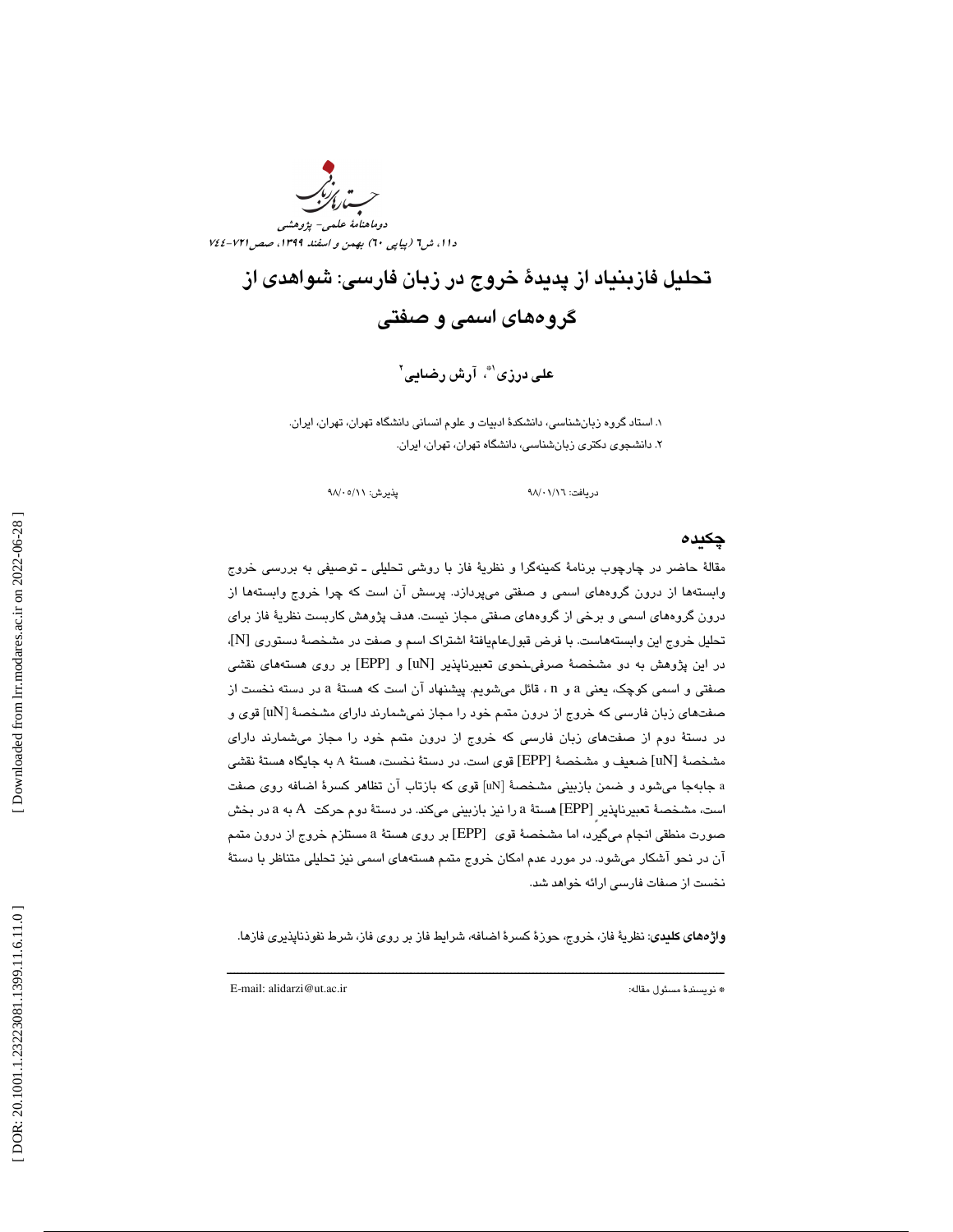علي *درزي و همكار تحليل فازبنياد از پديدة خروج..*. الميخ<br>ال**حدود العليل فازبنياد از پديدة خروج...**<br>**الحدود الحدود العليل في العليل العليل في العليل في العليل في العليل في العليل في العليل العليل العليل العليل** 

# . 1 مقدم ه

خروج 1 وابستهها از درون گروههاي نحوي داراي محدوديتهايي است كه در زبانهاي مختلف مورد مطالعه قرار گرفته است. در پژوهش حاضر تلاش خواهيم كرد كه در چارچوب برنامة كمينهگرا و بر اساس جديدترين نسخة نظرية فاز 2 به (Boškovi ć, 2014 a,b; 2015; 2016 ) بررسي خروج وابستهها از درون گروههاي اسمي و صفتي بپردازيم و به تحليلي يكپارچه از ن دست يابيم. در تحليل خروج از اين گروههاي نحوي بايد به حوزة كسره اضافه در زبان آ فارسي توجه كرد، زيرا هستههاي اسمي و صفتي گاهي بهطور اختياري و گاهي اجباري با کسرهای اضافه به وابستههای پسین خود مربوط میشوند. حال پرسشهای مطرح ان است چرا خروج وابسته از درون برخي از گروههاي صفتي زنجيره را بدساخت مي كند (مثال )1 ، ولي خروج آنها از درون برخي ديگر از گروههاي صفتي به بدساختي زنجيرة حاصل منجر نميشود (مثال ٢ ) ؟ همچنين چرا خروج وابسته از درون گروههاي اسمي نيز به بدساختي زنجيرة حاصل منجر مي شود (مثال ٣)؟ و چگونه مي توان اين رفتار را تبيين كرد؟

- NP موسيقي]] است. AP شيفتة [ 1( ) الف. علي [ ب. ۞علي [<sub>NP</sub> موسيقي]<sub>i</sub> [<sub>AP</sub>] شيفته t<sub>i</sub> است. (۲) الف. على [<sub>AP</sub> علاقهمند [<sub>PP</sub> به موسيقى]] است. ب. على pp] به موسيقي] $_{\rm AP}$  [ $_{\rm AP}$  علاقهمند  $_{\rm 1}$ ] است. (۳) الف. [n، فرار [n، از زندان]] باعث محکومیت سنگینتر علی شد.
- ب. ۞ [از زندان]، [«» فرار ؛] باعث محكوميت سنگينتر علي شد.

فرضيهٔ متناظر با پرسشها آن است كه به دو مشخصهٔ صرفیـنحوی تعبیرناپذیر [uN] و [EPP] بر روی هستههای نقشی صفتی و اسمی كوچک، يعنی a و n ، قائل میشويم. پيشنهاد آن است كه هستهٔ a در دستهٔ نخست از صفتهای زبان فارسی دارای مشخصهٔ [uN] قوی است. هستهٔ A به جایگاه هستهٔ نقشي a جابهجا ميشود و ضمن بازبيني مشخصهٔ [uN] قوی که بازتاب آن تظاهر کسرهٔ اضافه روی صفت است، مشخصهٔ تعبيرناپذير [EPP] هستهٔ a را نيز بازبيني ميكند. بنابراين، هيچ مشخصهٔ تعبيرناپذيري در فرافكن نقشي aP باقي نميماند تا انگيزهاي براي جابهجايي متمم صفت واژگاني به لبهٔ فاز يعني شاخص aP شود. در مورد عدم امکان خروج متمم هستههاي اسمي نيز تحليلي مشابه ارائه خواهد شد. دسته دوم از صفتهاي زبان فارسي كه خروج از درون متمم خود را مجاز ميشمارند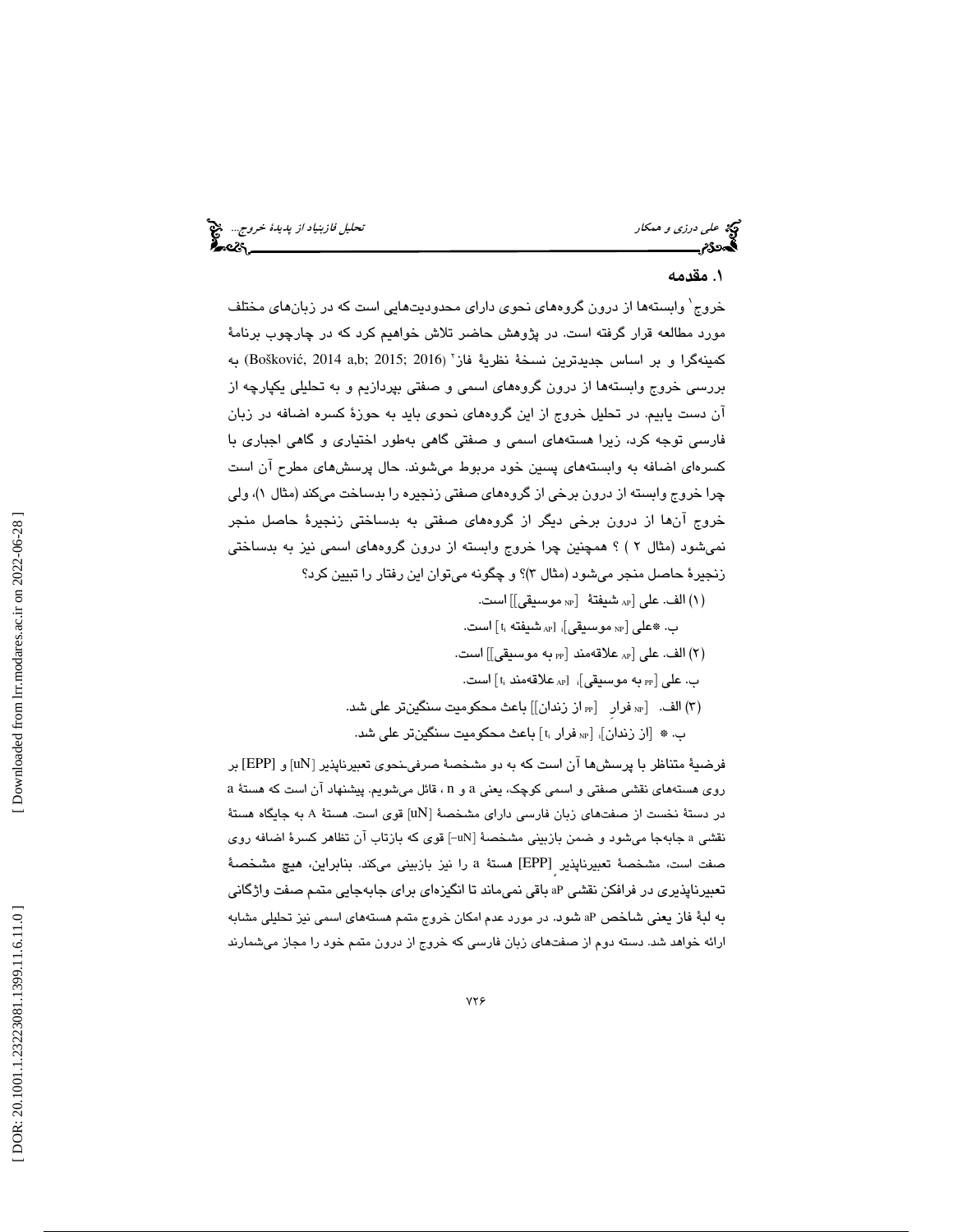داراي مشخصة [uN] ضعيف و مشخصة [EPP] قوي است. از اين رو، حركت A به a در بخش صورت منطقی انجام میگیرد، اما مشخصهٔ قوی [EPP] بر روی هستهٔ a مستلزم خروج از درون متمم آن قبل از نقطهٔ بيان<sup>٬</sup> ميشود. در اين مقاله در بخش ۲ نگاهي اجمالي به پيشينهٔ مطالعات درمورد پديدهٔ خروج در زبان فارسي مياندازيم. در بخش 3 به معرفي حوزة كسرة اضافه در زبان فارسي، در بخش 4 به معرفي دقيق و پيامدهاى نظريهٔ نسبى فاز مطرحشده در باشكوويچ<sup>،</sup>(2014a, 2014b)، در بخش ٥ به تجزيه و تحليل دادهها و در بخش 6 به بحث و نتيجهگيري ميپردازيم.

# . پيشينة تحقيق 2

قمشي (1996) با اشاره به مثالهاي 4 و ارائة نمودار زيرساختي 5 براي مثال 4( الف ) چنين نتيجهگيـري میكند كه عناصر خروج كرده از درون مفعول مستقيم «در اتاق سپيده» از (٤ الف) همگی از نوع گروه حرف تعريف هستند ، به جز در 4( د) كه سازة خروج كرده از آن يك گروه اسمي است.

 )4( الف. درِ اتاقِ سپيده رو بستم. ب. سپيده رو درِ اتاقشو بستم . ج. اتاقِ سپيده رو درشو بستم. د. \* اتاقو درشِ سپيده رو بستم. (236 .p 1996, ,Ghomeshi(

 $(0)$ 



 $YYY$ 

( ibid )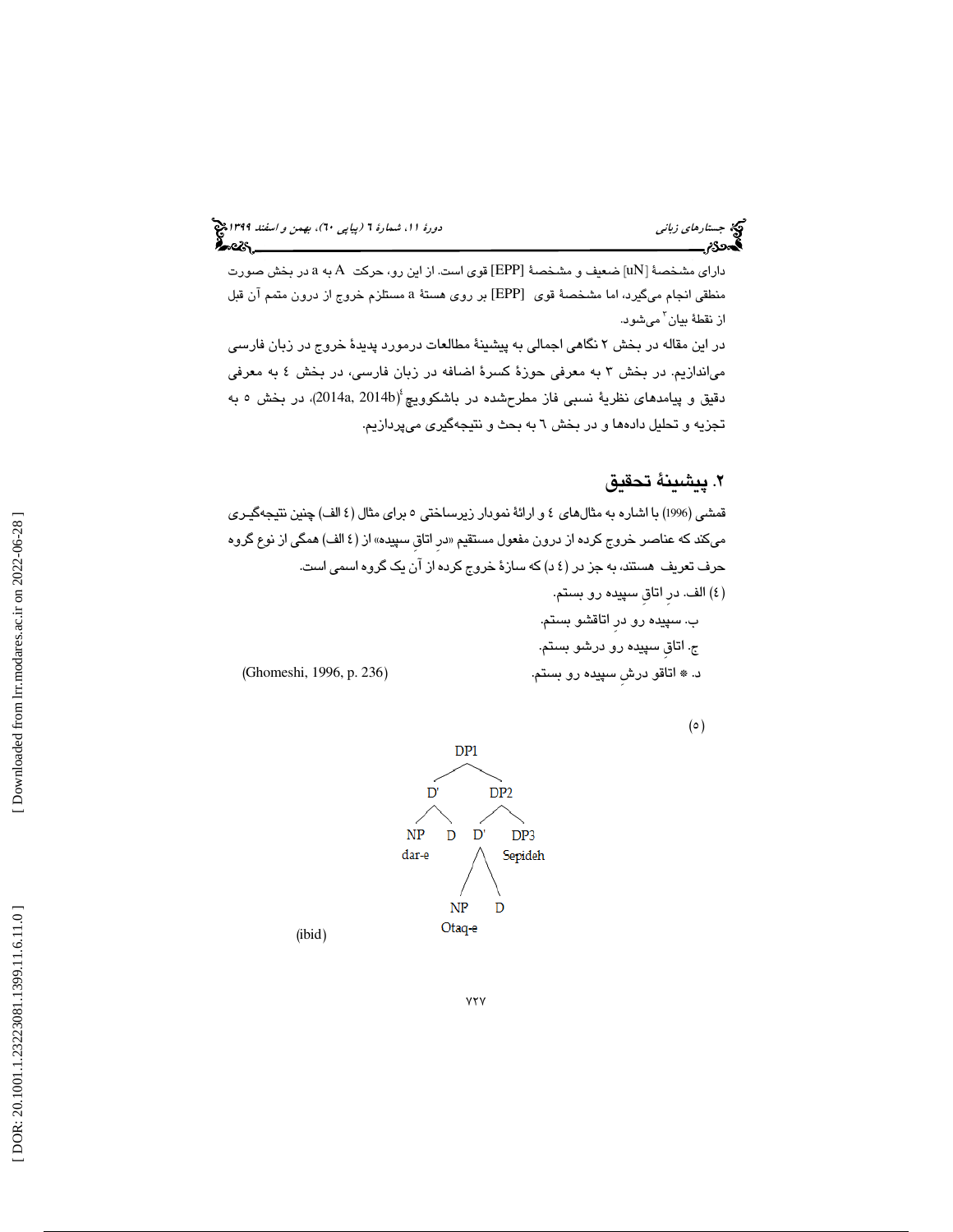كريمي و لوبک (1997) و كريمي (1999) اظهار ميكنند كه مشخصبودگي بهتنهايي مانع خروج عنصري از درون گروه حرف تعريف نميشود. بنابر نظر كريمي (1999) گروه حرف تعريف مشخص 5 زماني جزيره محسوب ميشود كه جايگاه شاخص آن با عنصري واژگاني پر شده باشد. در آن صورت خروج عنصري از درون آن به بدساختي زنجيرة حاصل منجر ميشود. به همين دليل در مثال 6( الف) كه در جايگاه شاخص مفعول آن عنصر واژگاني وجود ندارد خروج از آن منعي ندارد، اما شاخص مفعول جملة 6( ) ب داراي حرف تعريف است كه خروج از آن را غيرممكن ميسازد. به گفتة كريمي (2005) خروج از درون گروه حرف تعريف مفعول تنها زماني ممكن است كه مفعول نامشخص باشد (مثال 6 الف).

(٦) الف. [از كدوم شاعر] ، كيميا [<sub>DP</sub> يه شعر t<sub>i</sub>] خوند؟

 $Karimi, 2005, p. 100)$  (Karimi, 2005,  $p. 100$  ) ب.  $\ast$  [  $_{\rm{p}}$   $\cdot$   $\cdot$ جملهٔ (۷ ب) را خروج سازه از درون فاعل مشخص می،داند.<sup>۱</sup> وی اين محدوديت را به خروج از گروههاي حرف تعريف فاعل نيز تعميم داده و دليل بدساختي

(۷) الف. [از كدوم نويسنده] ، امسال [ $_{\rm DP}$  يه كتاب  $_{\rm t}$ ] منتشر شد؟

ب. ۞ [از كدوم نويسنده] ، امسال [ $_{\rm p}$ اين كتاب ،ا ] منتشر شد؟ (Karimi, 2005, p. 101

# .3 حوزة كسرة اضافه

امكان خروج از درون گروههاي نحوي مورد بحث ارتباط تنگاتنكي به حضور يا عدم كسره اضافه در ساختهاي مورد بررسي دارد. از اين رو، به اختصار به تحليلهاي چندي از كسرهٔ اضافه در زبان فارسي اشاره ميكنيم. كهنموييپور (2003) در بحث خود دربارة كسرة اضافه قائل به یک گروه نقشی توصیفگر<sup>۷</sup> مسلط بر گروه اسمی میشود و صفتها را در هستهٔ آن جای داده و بر این باور است که هستهٔ این گروه نفشی دارای مشخصهٔ ([Mod] است. به نظر وي در زبان فارسي اين مشخصه قوي است و موجب حركت اسم در نحو ميشود ، به همين دليل هستة گروه اسمي با اتصال به هستة وصفي مشخصة مزبور را بازبيني ميكند. از لحاظ ساختواژي نيز بازبيني مشخصه توسط كسرة اضافه بر روي اسم نمود پيدا ميكند. همچنين ، اگر اين مشخصه در زباني ضعيف باشد، حركت اسم در آن زبان در سطح صورت منطقي انجام میشود. نمودار ۸ تحلیل وی را از حوزهٔ کسرهٔ اضافه برای مثال «سگِ سیاهِ گنده» نشان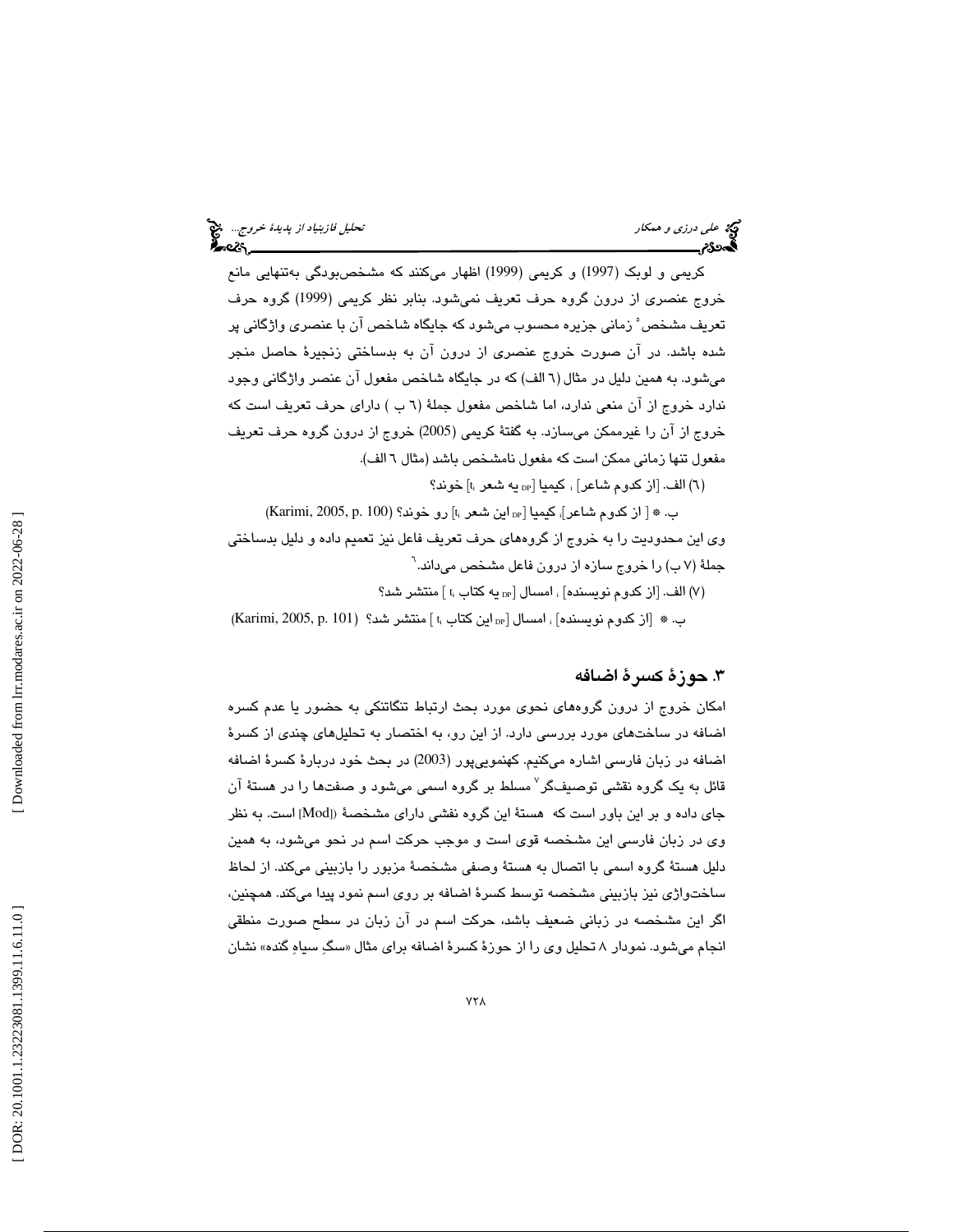

 ميدهد. در مرحلة نخست ( 8 الف) هستة اسمي به هستة صفت متصل ميشود و در مرحلة بعد (۰ ب)، سازهٔ صفتی حاصل از حرکت نخست به هستهٔ صفتی «گنده» متصل میشود.



با معرفي فرافكنهاي نقشي فراوان در نظرية زايشي برفراز فرافكنهاي واژگاني، كريمي 2007) براي حوزة كسرة اضافه در زبان كردي گروه اسمي كوچك يا همان nP را بر فراز ) گروه اسمی درنظر میگیرد. پژوهشگرانی ازجمله چینکوئه $^{\wedge}$  (1994)، کارستنز $^{\wedge}$  (2000) و اجر(2003)، دربارهٔ گروه nP بحث كردهاند. به گفتهٔ كريمي (2007) اين گروه نقشي مقولهاي را بهعنوان متمم خود انتخاب میكند كه دارای مشخصهٔ مقولهای [N] باشد كه در تحلیل وی فرافکن گروه اسمی است. وی کسرهٔ اضافه را که در کردی بهصورت /i/ تظاهر مییابد در هستهٔ n قرار میدهد و به پیروی از از زابلتسی ``(1994) این هسته را مانند هستهٔ زمان دارای مشخصهٔ [EPP] میداند که سبب میشود گروه اسمی به جایگاه شاخص nP جابهجا شود. نمودار (٩ ب) تحليل وي را براي مثال (٩ الف) نشان مي دهد.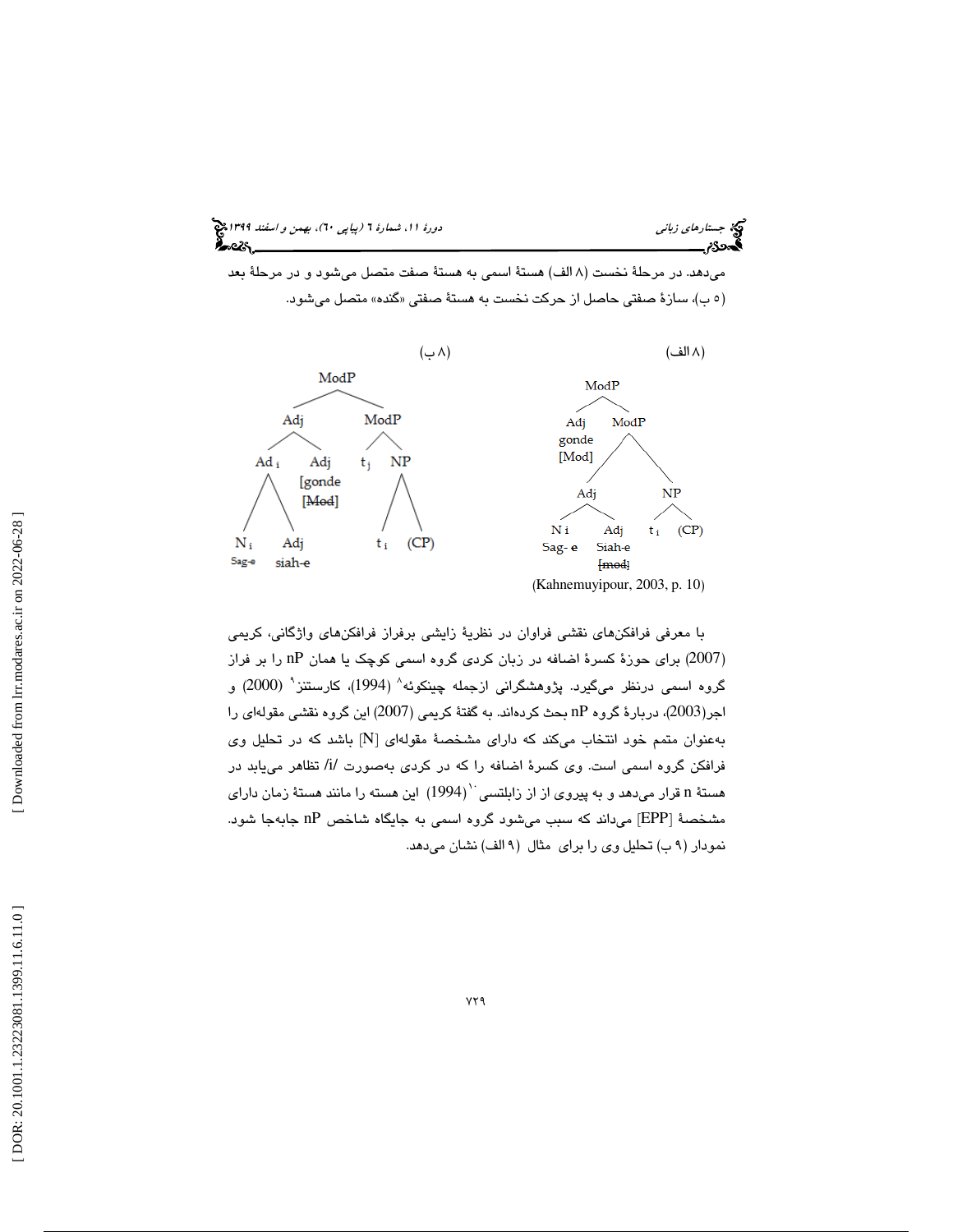

سمیعیان و لارسون (2018) نیز در تحلیل حرف اضافههای اسمی مانند «جلو» که حضور كسرة اضافه بر روي آنها اختياري است، اظهار ميكنند كه وقتي حرف اضافه با كسرة اضافه ظاهر میشود، مانند «دیوار جلوی علی»، یک تکواژ اسم ساز n√ به هستهٔ نقشی p موجود بر فراز گروه حرف اضافهاي متصل ميشود و فرافكن نقشي pP را به NP تبديل مي كند (نمودار 10 الف). همچنین، آنها خاطر نشان میکنند که تکواژ n√ یک مشخصهٔ تعبیرپذیر اسمی [iN] دارد که حروف اضافة اسمي را كه آنها هم داراي مشخصة اسمي [Nval [هستند نيز سازهفرماني ميكند و با آن وارد رابطهٔ مطابقه ميشود. آنها براي مواردي مانند «ديوار جلو علي» كه حرف اضافه بدون كسرهٔ اضافه است تكواژ اسمساز n√ را با گروه نقشی pP ادغام میكنند (نمودار  $\cdot$  ( ب)  $\cdot$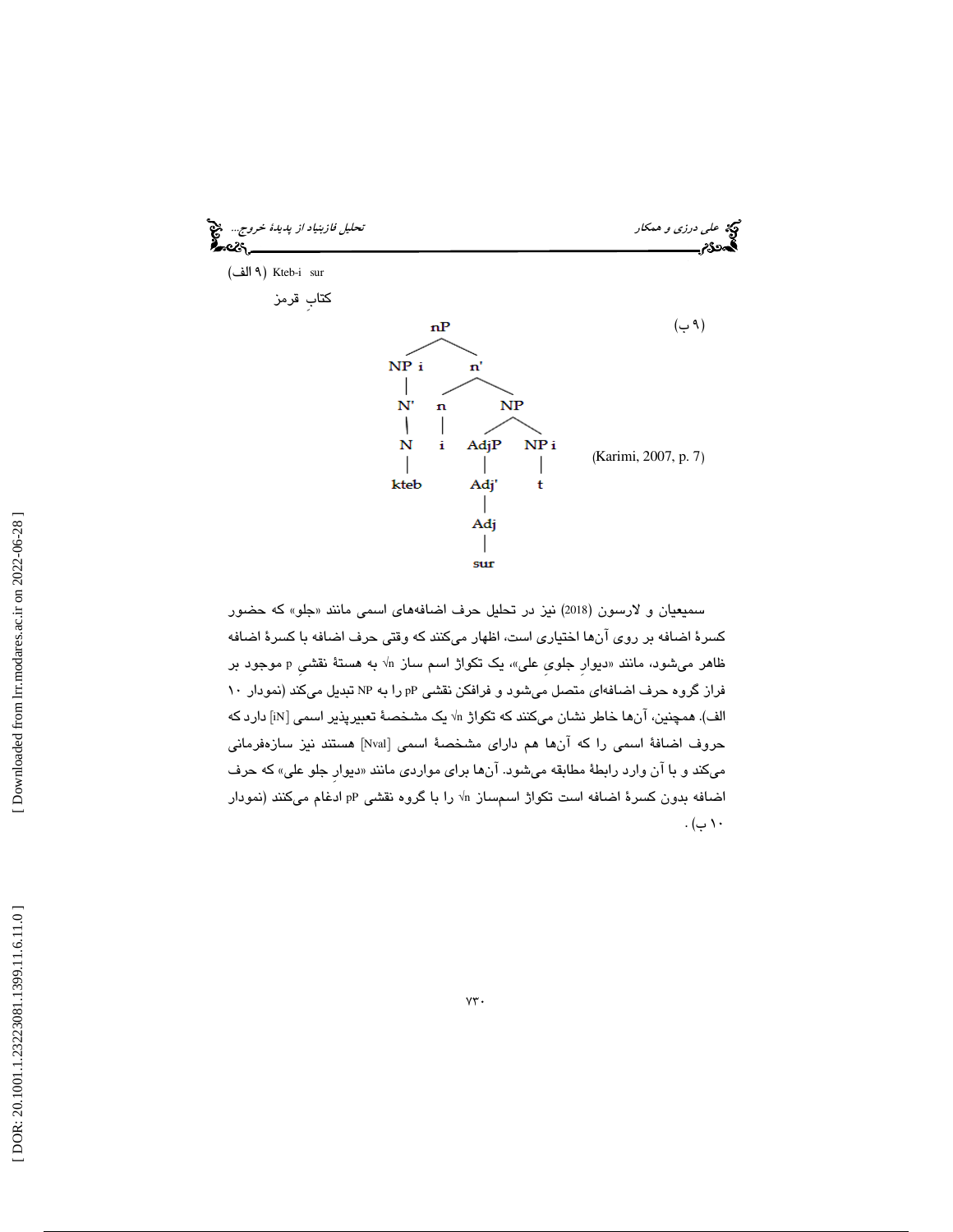

ما نيز در اين مقاله همچون كريمي (2007) و سميعيان و لارسون ( 2018) بر فراز گروههاي اسمي و صفتي بهترتيب قائل به وجود گروههاي نقشي nP و aP ميشويم. همچنين هستة گروههاي صفتي و اسمي را به پيروي از كهنموييپور (2003) داراي يك مشخصه صرفي- ـنحوي درنظر ميگيريم كه متناظر آن را هستة نقشيِ بر فراز آن نيز داراست. اگر اين مشخصه قوی باشد هستهٔ گروه واژگانی جابهجا و به هستهٔ گروه نقشی متصل میشود تا آن را بازبینی كند. بازبيني اين مشخصه از لحاظ ساختواژي توسط كسرة اضافه روي هستة اسمي و صفتي نمود پيدا ميكند. از طرفي همانطور كه ميدانيد صفت و اسم داراي مشخصة مقولهايِ [N+ [ هستند، پس مشخصة تعبيرپذير روي هستة آنها را نيز [N+ [درنظر ميگيريم كه متناظر تعبيرناپذير آن را هستة نقشي آنها داراست. نمودار چنين ساختي را ميتوان مانند نمودار 11 دانست كه در آن فرافكن xP گروه نقشي متناظر با گروه واژگاني XP است.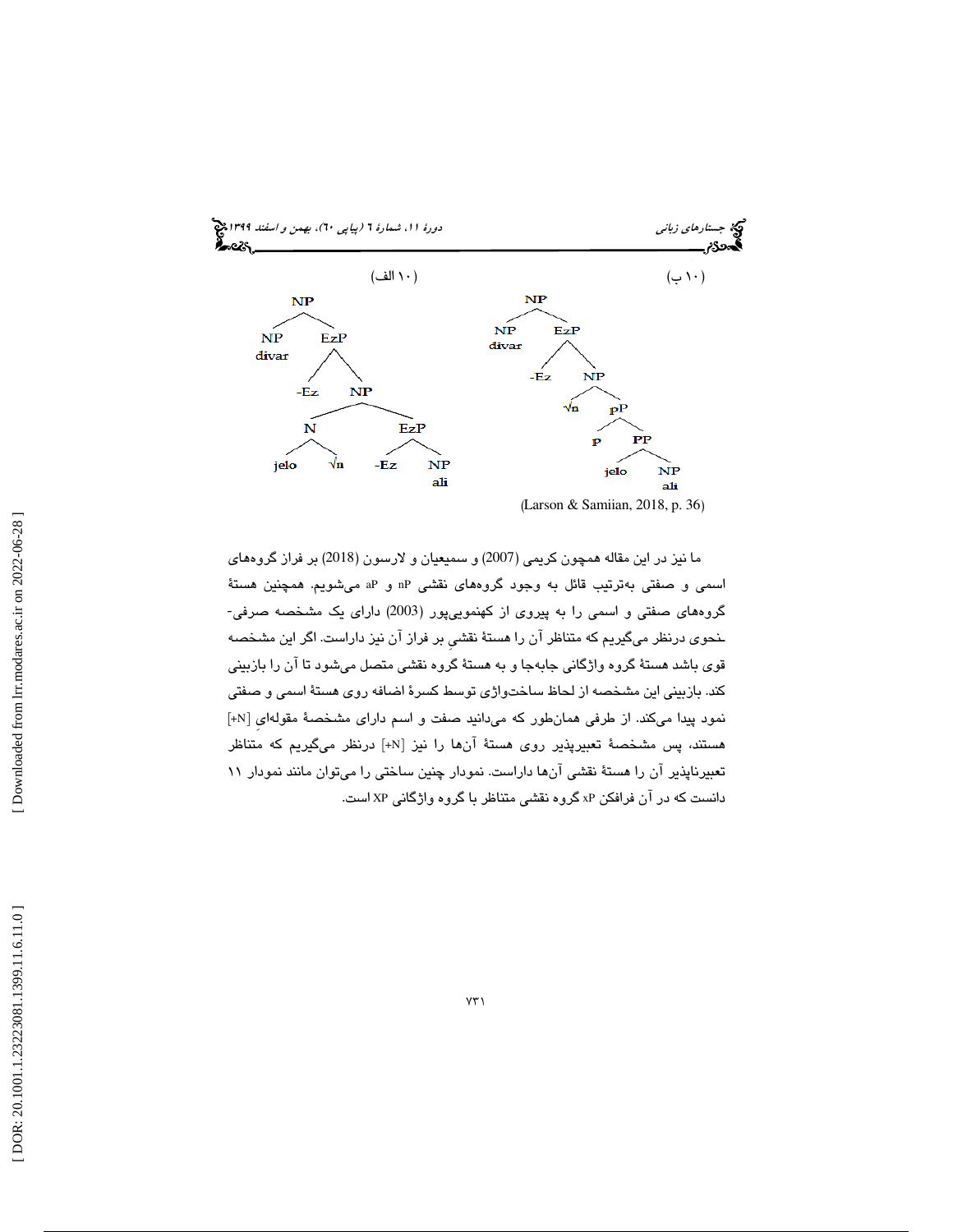

در اين نمودار، X را ميتوان متغيري براي هستة صفتي و اسمي درنظر گرفت كه متمم آن يعني YP با قرار گرفتن در رابطة خواهري با آن نقش معنايي مناسب را دريافت ميكند. همچنين اگر هستهٔ نقشی x دارای مشخصهٔ قوی [k+] باشد هستهٔ واژگانی x به هستهٔ x متصل میشود به و لحاظ ساختواژي بههمراه كسرة اضافه نمود پيدا ميكند. از سوي ديگر طبق ادعاي باشكوويچ (2014a, 2014b) كه بالاترين فرافكن در فرافكن گستردهٔ يک مقولهٔ واژگانی را فاز میداند، YP میتواند بدون نقض شرط نفوذناپذیری فازها`` و همچنین خاصیت ضدموضعی<sup>۱۲</sup> به شاخص xP جابهجا شود و مشخصهٔ دستوری خاصی را با هستهٔ x در رابطهٔ اش ـ خص هسته بازبيني كند ، اما اگر XP فاز باشد خروج YP در نحو با نقض شرط نفوذناپذيري فازها همراه خواهد بود كه در اين صورت YP ميتواند اين جابهجايي را در بخش صورت منطقي و بهصورت نهانانجام دهد.

۴. نظريهٔ نسبی فاز

رويكرد چامسكي (2000) از نظرية فاز مستقل از بافت نحوي است. ويCP و vP را بدون درنظر گرفتن بافت نحوی پيرامونشان هميشه فازمیداند. پژوهشگرانی مانند باشكوويچ دسپيچ " (2011)، تاكاهاشى '' (2011) چنين رويكردى به (2011) چنين رويكردى به  $(2014$ a, 2014) چنين رويكردى به نظريهٔ فاز را سختگيرانه دانسته و استدلال كردهاند كه فاز بودن يک مقوله مانند X به بافت نحوي آن بستگي دارد. آنها بالاترين فرافكن يك مقولة واژگاني را فاز ميدانند. از طرفي بنا به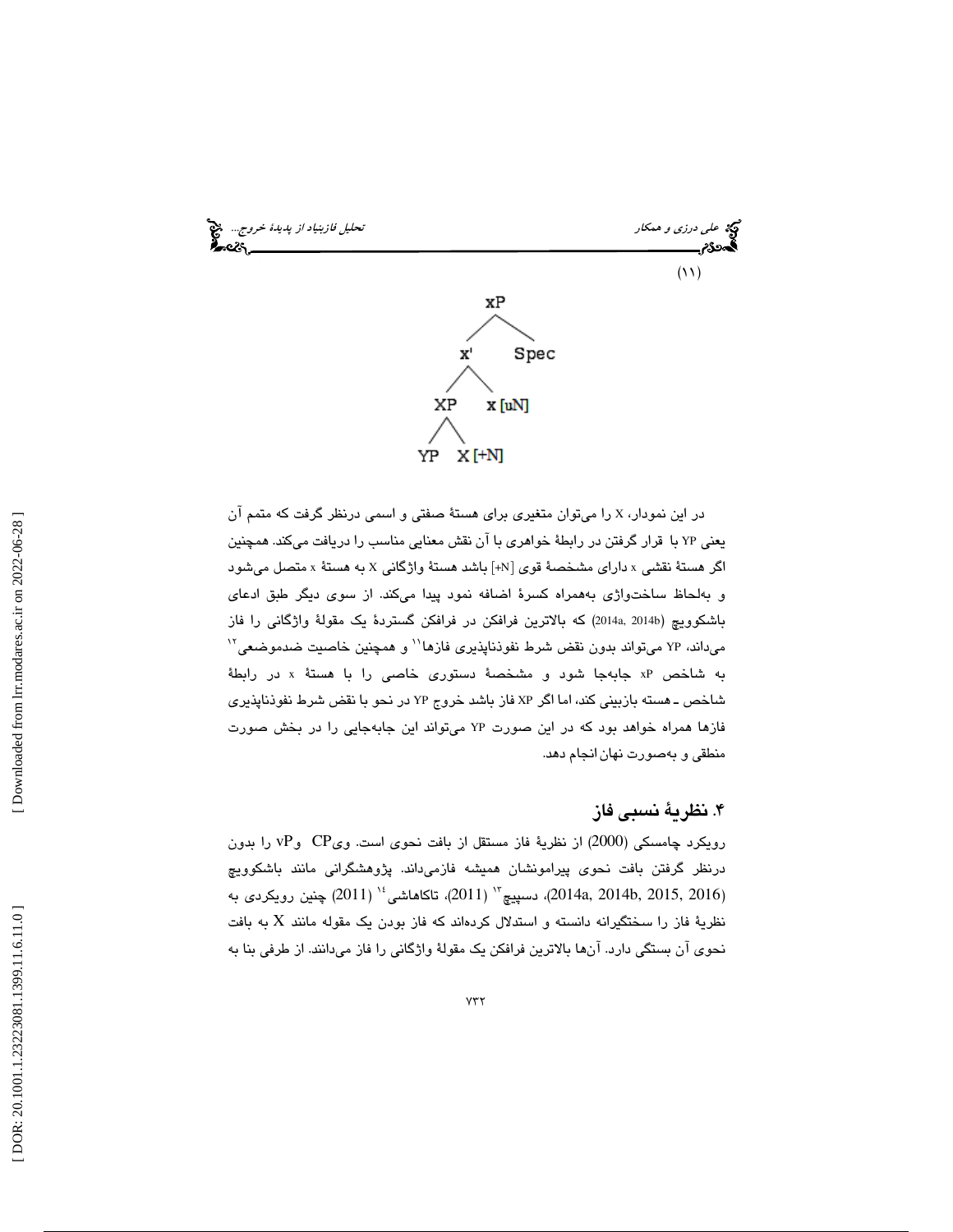شرط نفوذناپذيريِ فازها ( 2001 ;2000 ,Chomsky ( اگر عنصري بخواهد از فاز خارج شود بايد ابتدا به حاشية فاز يعني شاخص يا هستة آن گروه نحوي حركت كند يا يه آن متصل شود و از آنجا به خارج از آن جابهجا شود. از طرف ديگر خاصيت ضد موضعي اجازهٔ حركت متمم يک هسته به شاخص همان گروه نحوي را نمي دهد. پژوهشگراني ازجمله تيشيو°٬ (2003)،  $\sim$  بوئكس $^{\prime\prime}$  (2007)، جئونگ $^{\prime\prime}$  (2006) و بسياری ديگر استدلال $\,$ هايی دربارهٔ خاصيت ضد موضعي ارائه دادهاند. بنابراين ، براي خروج متمم يك گروه نحوي، با دو ضرورت متناقض رو ميشويم. از طرفي اصل نفوذناپذيري فاز خروج از حاشية فاز را مجاز ميداند 12، از روبه طرف ديگر خاصيت ضد موضعى جابهجايي متمم به شاخص همان گروه نحوى را جايز نميداند.

12) متممِ هستة فاز نميتواند جابهجا شود. )

باشكوويچ (a2014 (با مثال زير از صربي كرواتي نشان ميدهد خروج متمم ملكيِ «studenta» بايد از شاخص NP انجام شود، كه در اين زبان فاز است، اما اين جابهجايي اصل ضدموضعي را نقض مي كند و لذا منجر به بدساختي اين زنجيره شده است .

 $(\ensuremath{\mathsf{h}}\xspace)$ ?\*<br>Ovog studentai sam pronašla $[_{\ensuremath{\mathsf{N}}\xspace\mathsf{P}}$ sliku t<br/>:] this<sub>GEN</sub> student<sub>GEN</sub> am found picture $_{ACC}$  'Of this student I found the picture.' (Boškovi ć, 2014a, p. 5 )

### 1ـ4 . محدوديت مقولة مركب

باشكوويچ (2016) همچنين به محدوديتي اشاره ميكند كه در آن خروج عنصري از درون متممِ فاز غيرمجاز است. براي مثال در زبان يوناني گروههاي اسمي و صفتي ميتوانند گروه حرف اضافهاي و گروه اسمي را بهعنوان متمم بپذيرند. خروج عنصري از درون هر كدام از اين متممها به بدساختي منجر ميشود. عنصر خارجشده در جملة (a14 ( گروه حرف اضافهاي و در جملهٔ (۱٤b) ، گروه اسمی است. گروهی که فاز است با قلم درشت نشان داده شده است.

 $(12)$  a. \* Se ti i eksefrasan [NP epikrisi [tu antilogu t<sub>i</sub>]]? To what expressed-3p criticism the-gen objection-gen 'To what did they express criticism of the objection?'

> b. \*Tis kritikis ton  $\begin{bmatrix} \text{N}_P \text{ antilogo} \end{bmatrix}$  [se epikrisi t<sub>i</sub>]]?<br>Bp the objection to criticism The-gen review-gen expressed-3p the 'They expressed the objection to criticism of the review.'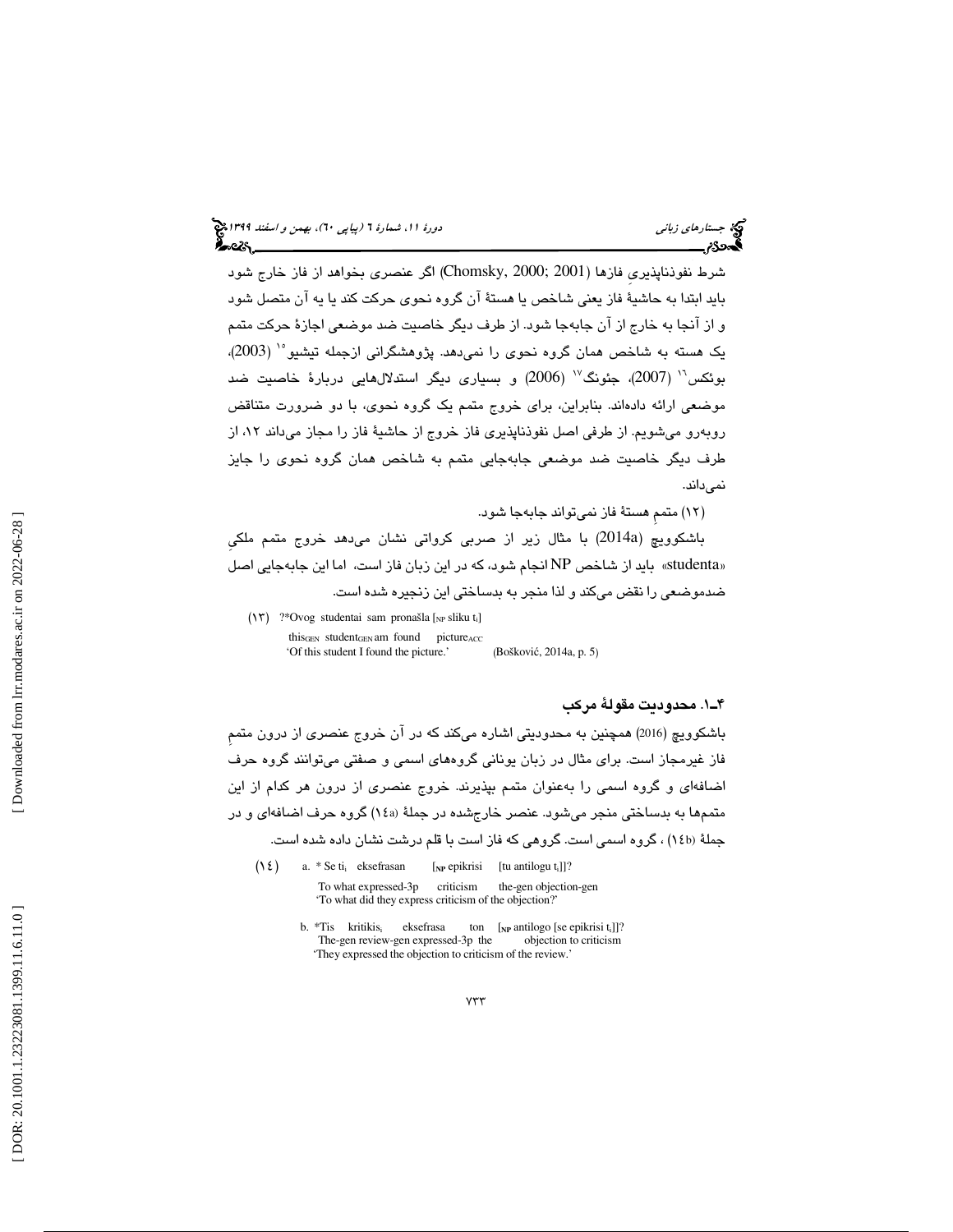علي فازبنياد *از پديدة خروج...* التي تحليل فازبنياد *از پديدة خروج...*<br>التحديدي<br>التحديدي التحليل فارسيل التي تحليل فارسيل التحليل فازبنياد از پديدة خروج...

 (Boškovi ć, 2016, p. 3 ) وي با ارائة مثالهايي از زبانهاي ديگر نتيجه ميگيرد خروج از درون متمم هر مقولة واژگاني، به بدساختي زنجيرهٔ حاصل منجر ميشود و محدوديت مقولهٔ مركب<sup>۱۸</sup> راكه در ۱۰ آمده ارائه ميكند. (١٥) خروج از درون متمم هر هستهٔ واژگانی غیرمجاز است.

تمام م ثالهاي نادستوري مطرحشده محدوديت فوق را نقض ميكنند و نافض شرط فاز بر روی فاز<sup>۹</sup>`هستند که به صورت ۱۲ نشانداده و بهصورت ۱۷ تعریف میشود.

 $(Y \rightharpoonup)$  [XP=Phase [YP=Phase]]

خروج از درون متمم هستة فاز كه خود آن متمم نيز فاز باشد، مجاز نيست. (17 )

# ۵. تجزيه و تحليل دادهها

1ـ5 . خروج از درون گروههاي اسمي در اين بخش به تحليل مسئلةً خروج متمم هستههاي اسمي و صفتي ميپردازيم. مثالهاي ١٨ و 19 خروج گروه حرفاضافه اي را از درون گروهي اسمي نشان ميدهد كه هستة آن اسم مصدر و داراي ساختار موضوعي است. (١٨) الف. [n، فرار [n، از زندان]] باعث محكوميت سنگينتر على شد. ب. ۞ [از زندان]، [«» فرار ؛] باعث محكوميت سنگينتر علي شد. الف.  $[$  به پاس  $[$  به عقب $\, ]]$  منجر به شكست استقلال شد.  $\mathbb{N} \,$  (۱۹ $)$ ب. ۞ [به عقب]: [li پاس iː] منجر به شكست استقلال شد. در مثالهای ۲۰ و ۲۱ نیز که در آن هستهٔ گروه اسمی فاقد ساختار موضوعی است خروج گروه حرف اضافه از آنها به بدساختي جمله منجر ميشود. (۲۰) الف. [le سقف [pe] زير شيرواني]] چكه ميكند. ب. ۞ [زیر شیروانی]<sub>i</sub> [<sub>۱۲</sub> سقف :t] چکه میکند. PP كنارِديوار]] كهنه شده است. NP ميزِ [ 21) الف. [ ) ب. ۞ [كنارِديوار]،  $_{\textrm{\tiny{NP}}}$  ميز ،t كهنه شده است. توجه كنيد كه مقولة خارجشده در تمام گروههاي اسمي بالا از نوع گروه حرف اضافهاي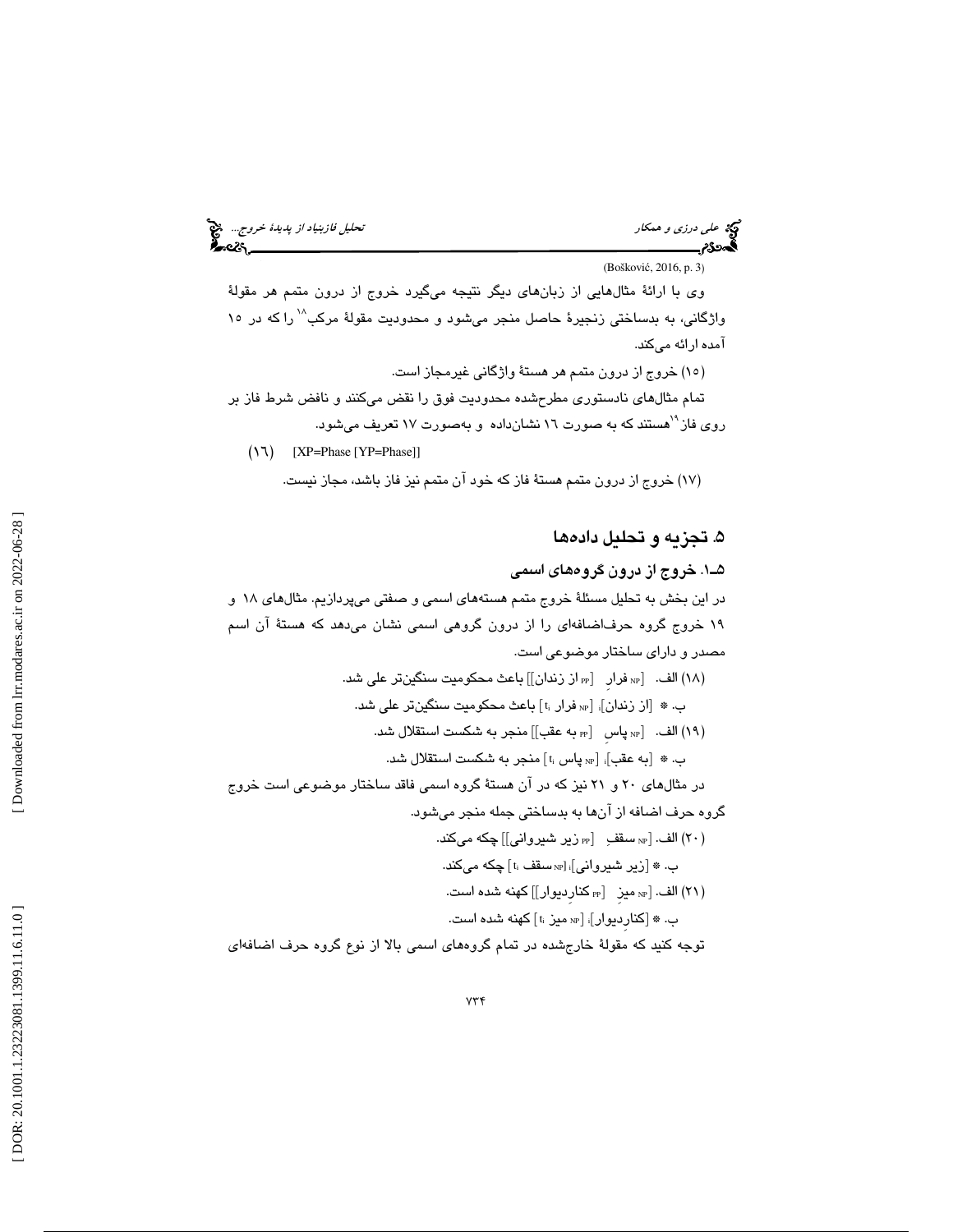است ، اما نبايد نتيجه گرفت كه بدساختي مثالهاي ب درنمونههاي فوق بهدليل ماهيت دستوري مقولهٔ خارج شده ازان $\mu$ است، زیرا مثال ۲۲ نشان می $\iota$ هد که خروج گروه اسمی نیز از درون گروههاي اسمي به زنجيرهاي بدساخت منجر ميشود.

(٢٢) الف. [ويراني خانه] باعث ناراحتى على شد.

ب. ۞ خانه<sub>i[«و</sub>يراني ¡t<sub>i</sub> باعث ناراحتي على شد.

نكتة بسيار حائز اهميت در مثالهاي 18 تا 22 آن است كه در مثالهاي 18 و 19 بين گروههاي اسمي و عنصر خارجشده از آنها حضور كسرة اضافه اختياري است ، ولي در مثالهاي 20 تا 22 حضور آن اجباري است.

قبل از تحلیل خروج در جملههای بالا ابتدا جایگاه گروه حرف اضافهای «از زندان» در ساخت جملات بالا را تعیین میكنیم. دو هستهٔ اسمی «فرار» و «پاس» از نوع اسمهایی هستند كه داراي ساختار موضوعي هستند. معظمي ( 1385) در تحليل خود از كسرة اضافه و اسمهاي معني كه داراي ساختار موضوعي هستند بر اين باور است كه اين دسته از اسمها تنها دو موضوع گروه اسمي و گروه حرف اضافهاي را ميپذيرند. وي براي تعيين جايگاه اين دو موضوع از عنصر انعكاسي ــ تاكيدى «خود» استفاده مىكند و به پيروى از قمشى (1996) معتقد است عنصر «خود» بايد توسط نزديكترين عنصرى كه ان را سازهفرمانى مىكند، مقيد شود. دستوری بودن عبارت (۲۳ الف) و غیر دستوری بودن عبارت (۲۳ ب) نشان میدهد گروه اسمی «سهراب» نسبت به گروه حرف اضافهای «به خود» در جایگاه بالاتری قرار دارد.

23) الف. عشق سهراب به خود )

 ب. \*عشق خود به سهراب (معظمي، ،1385 ص. 134 ) نمودار ٢٤ ساختار جملهٔ (٢٣ الف) را نشان مىدهد.

Downloaded from lrr.modares.ac.ir on 2022-06-28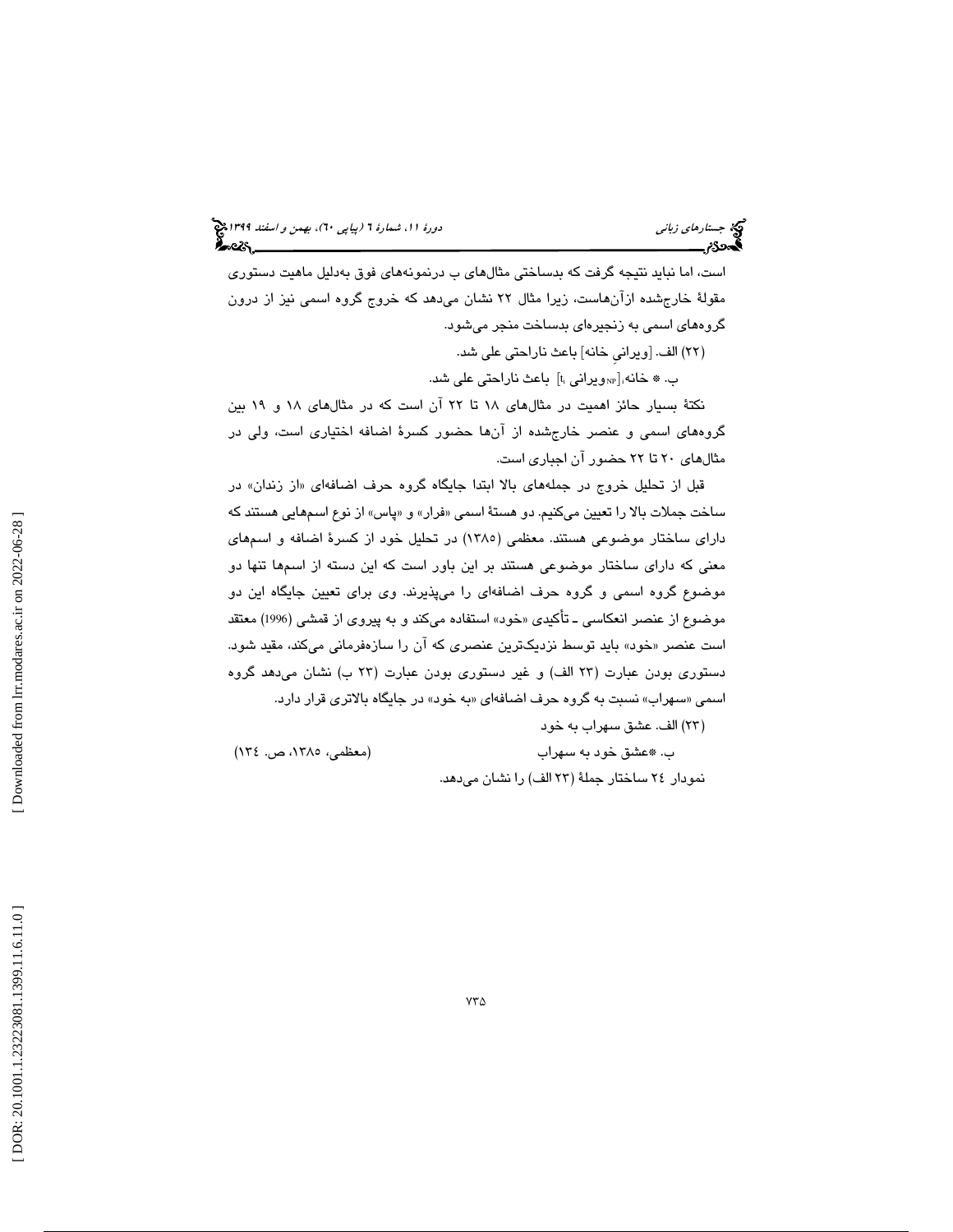

بدين ترتيب گروه حرف اضافهاي در جايگاه متمم و گروه اسمي در جايگاه شاخص قرار گرفته و از اسم نقش معنايي دريافت ميكنند. هستة اسمي نيز در طي اشتقاق براي بازبيني مشخصهٔ [uN] به هستهٔ گروه nP که بعداً وارد ساخت میشود متصل میشود. ذکر این نکته ضروري است كه چامسكي (2000) در معرفي اصل نفوذناپذيري فازها اشاره ميكند كه جابهجايي هر عنصري از طريق لبهٔ فاز ممكن است و اين امكان بهواسطهٔ حضور يک مشخصهٔ تعبيرناپذير [EPP] است كه هستهٔ فاز مىتواند بهصورت اختيارى ان را دارا باشد ( ,Chomsky 2000 109 .p(. كريمي (2005) نيز به پيروي از چامسكي (1995) قائل به آن ميشود كه هستههاي نقشي به صورت اختیاری میتوانند دارای یک مشخصهٔ [EPP] باشند. به این ترتیب، در این مقاله برای گروه نقشی aP یک مشخصهٔ تعبیرناپذیر [EPP] درنظر میگیریم که البته همانطور که در ادامه خواهيم ديد در گروههاي اسمي اين مشخصه وجود ندارد و از اين رو، متمم اسم انگيزهٔ لازم براي خروج از درون گروه اسمي را ندارد. بر اين اساس نمودارهاي مربوط به مثال 18 به صورت زير خواهد بود. بهدليل آنكه كسرة اضافه بر روي هستهٔ اسمي «فرار» اختياري است، در مثال (٢٥ الف) مشخصـهٔ [uN] را برروی هستهٔ نقشـی (n) ضـعیف درنظر میگیریم که موجب جابهجايي هستهٔ اسمي «فرار» در نحو نميشود و كسرهٔ اضافه بر روی ان نمود پيدا نميكند. در دادهٔ (۲۰ ب) مشخصهٔ [uN] را بر روی n قوی درنظر میگیریم که موجب حرکت N و اتصال آن به n شده كه تأثير آن حضور كسرة اضافه است. در هر دو نمودار نيز nP فاز است، زيرا از زندان» به شاخص nP منعي است،. پس حركت وابستة « بالاترين فرافكن مقولة واژگاني N نخواهد داشت، زيرا اصل نفوذناپذيري فاز را رعايت ميكند، اما آنچه باعث عدم حركت متمم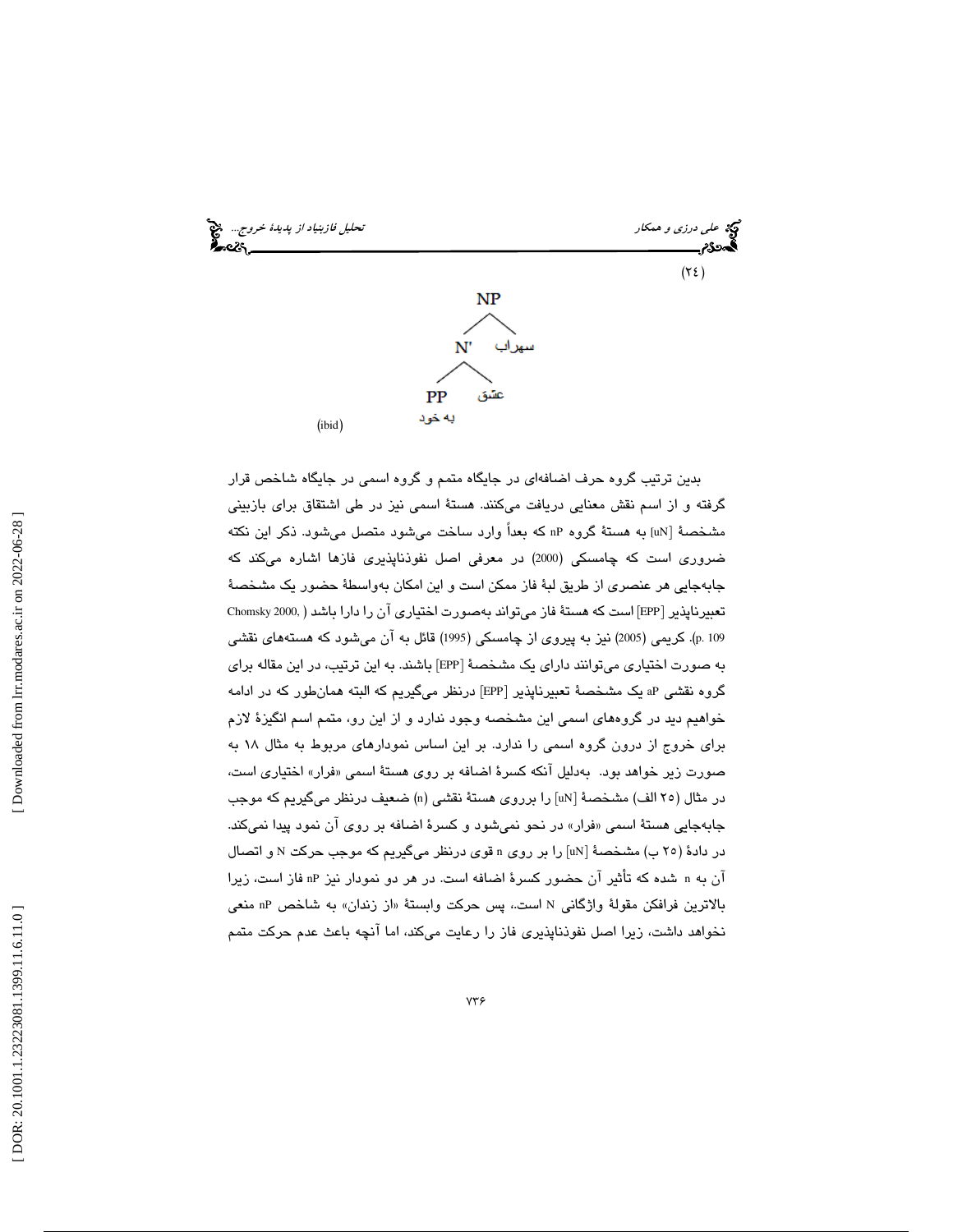# جستار*هاي زباني (بياپي 60)، بهمن و اسفند 1*398 هجرا بياني دورة 11، شمارة 1 (پياپي ٢٠)، بهم*ن و اسفند 1*394 هج

اسم يعني گروه حرف اضافهاي «از زندان» ميشود فقدان مشخصهٔ تعبيرناپذير EPP بر روي n است و به همين دليل چنين حركتي در نحو ناقض شرط چارهٔ نهايي <sup>۲</sup> بوده و باعث سقوط اشتقاق ميشود. فرافكني كه فاز است با قلم درشت مشخص شده است.



تحليل خروج در بقية گروههاي اسمي نيز به همين صورت است. نكتة ديگري كه در رابطه با گروههاي اسمي داراي هستة اسم مصدر ميتوان گفت آن است كه عنصري كه از درون آنها خارج میشود ممکن است متمم ان نباشد مانند گروه حرف اضافهای«به عقب» که در جملهٔ ۲۲ مشاهده ميكنيد.

26) الف . پاس (به عقب) ابراهيمي به رحمتي منجر به شكست استقلال شد. )

ب . \*به عقب پاس ابراهيمي به رحمتي منجر به شكست استقلال شد.

در جملهٔ ۲۲ موضوع خارجی و داخلی هستهٔ «پاس» به ترتیب «ابراهیمی» و «رحمتی» است بنابراين «به عقب» جزء موضوعِهاي ان نيست همينطور حذف اين سازه از جمله نيز موجب بدساختي آن نميشود. بنابراين ، ميتوان نتيجه گرفت اين سازه يك افزوده است و جايگاه آن متصل به گروه اسمي است. نمودار جملة 26 را بهصورت زير پيشنهاد ميكنيم .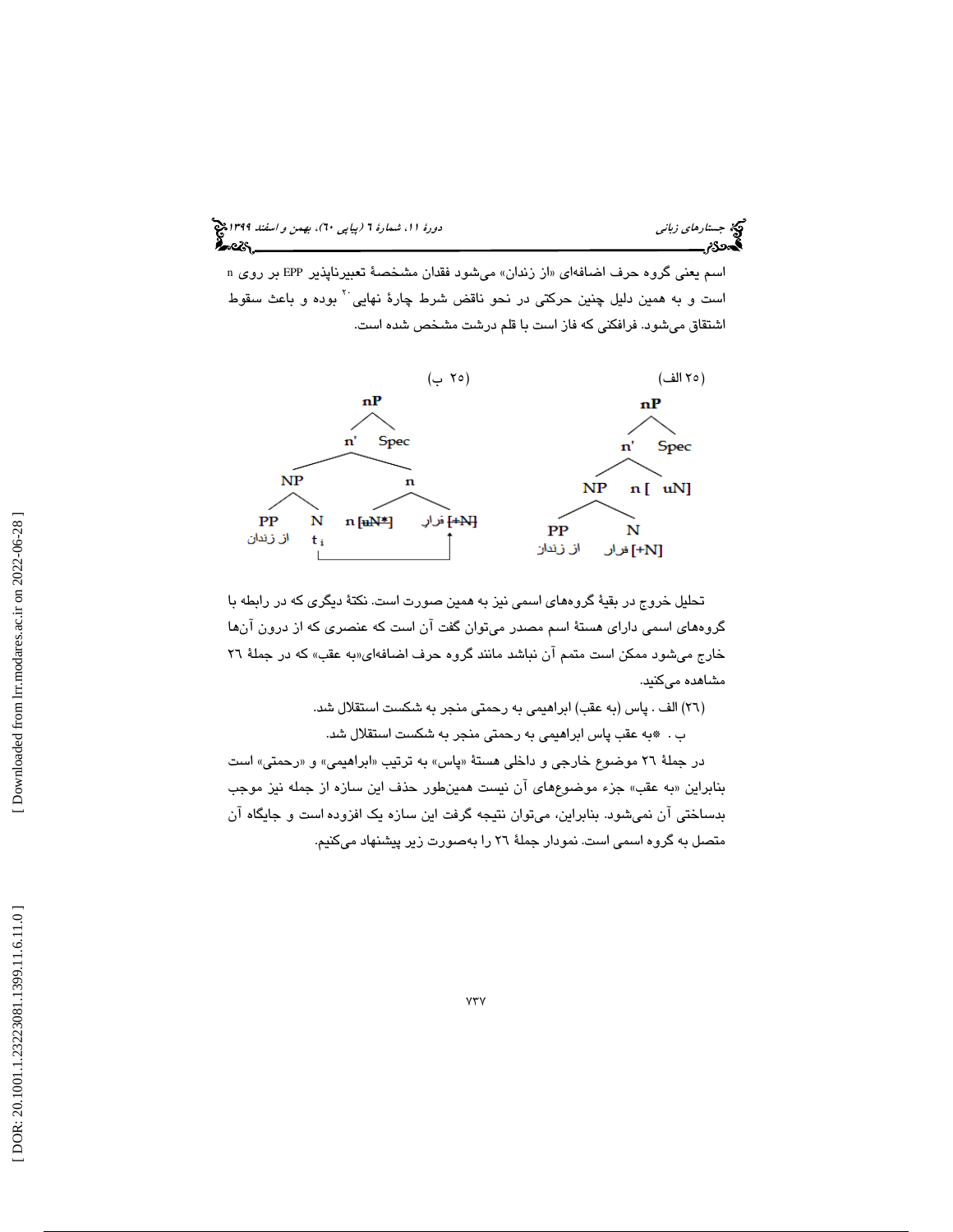

در جملهٔ (۲٦ ب)، گروه حرف اضافهای «به عقب» برای رعایت اصل نفوذناپذیری فاز باید به حاشية فاز بالاتر يعني nP برود كه اين جابهجايي بسيار كوتاه است و خاصيت ضدموضعي را نقض ميكند زيرا گروه حرف اضافهاي «به عقب» براي رعايت خاصيت ضدموضعي بايد در جابهجایی خود از یک گروه کامل گذر کند (Bošković, 2014)، ولی در نمودار ۲۷ چون «به عقب» در جايگاه افزوده است بهطور كامل درون گروه اسمي نيست پس در جابهجايي خود به حاشية فاز nP يك گروه كامل را پشت سر نگذاشته است و خاصيت ضد موضعي نقض ميشود.

2ـ5 . خروج از درون گروههاي صفتي

رد مورد گروههاي صفتي شاهد يك دوگانگي درامكان يا عدم امكان خروج از درون آنها هستيم. براي مثال در جملة ( 28 الف) و ( 29 الف) كه در آن كسرة اضافه بر روي هستة «علاقهمند» و «خالی» اختیاری است، با حرکت متمم ان به جایگاه قبل از صفت، زنجیرهٔ حاصل خوشساخت است و كسرة اضافه حضور نخواهد يافت. (٢٨) الف. على [<sub>AP</sub> علاقهمندِ [<sub>PP</sub> به موسيقى]] است.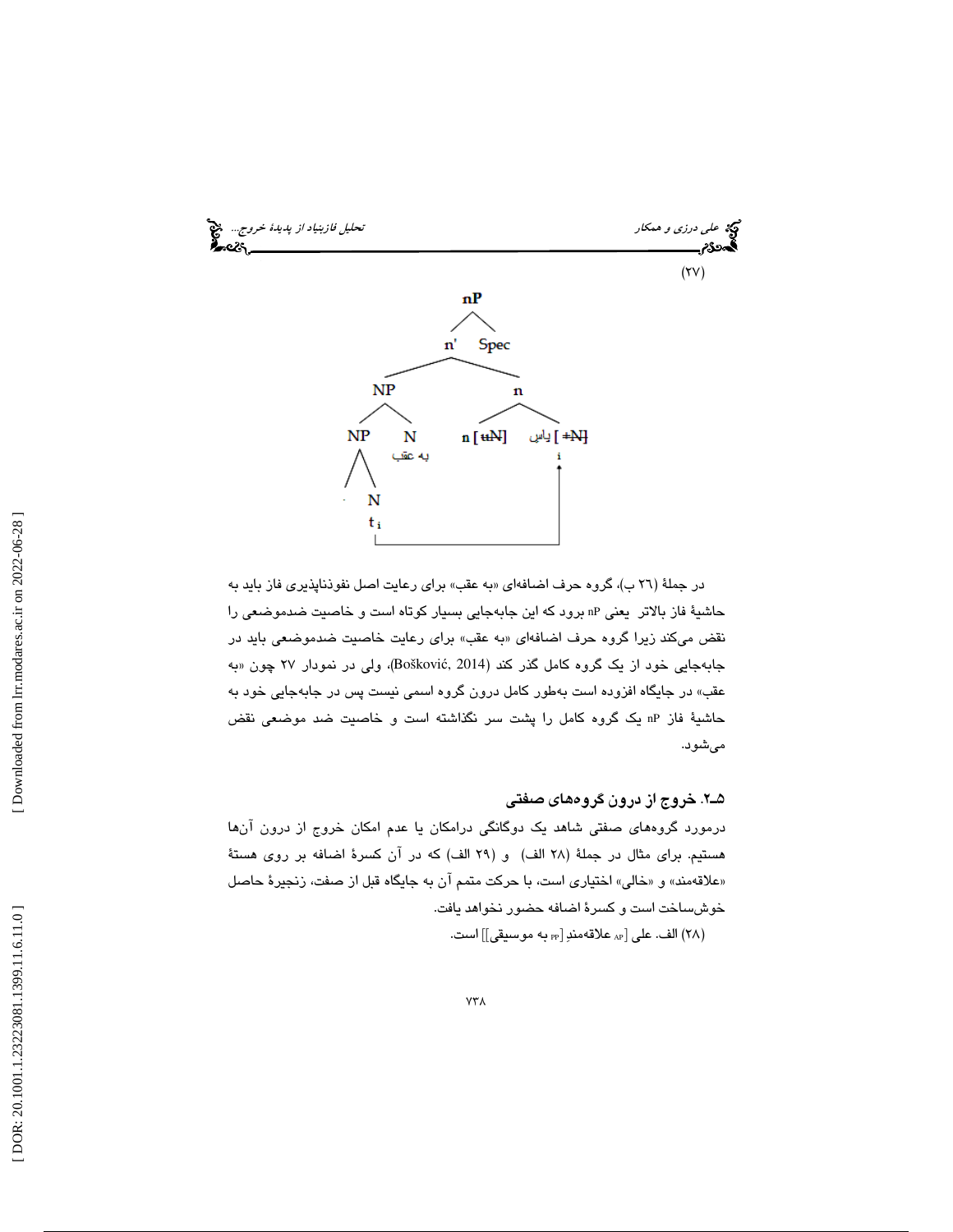جستار*هاي زباني (بياپي 60)، بهمن و اسفند 1*398 هجرا بياني دورة 11، شمارة 1 (پياپي ٢٠)، بهم*ن و اسفند 1*394 هج

ب. علي  $_{\rm PP}$  به موسيقي] $_{\rm p}$  [ $_{\rm AP}$  علاقهمند  $_{\rm t_{\rm i}}$  |ست. PP از محبت]] است. AP خالي ِ [ ( 29) الف. وجود او [ ب. وجود او [ $_{\mathrm{PP}}$  از محبت] $_{\mathrm{i}}$  [ $_{\mathrm{AP}}$  خالی  $_{\mathrm{i}}$ ] است. اما در دستهاي ديگر از گروههاي صفتي كه وابستة آنها گروه اسمي است و حضور كسرة اضافه بين آنها و متممشان اجباري است ، خروج متمم از درون آنها به بدساختي جمله منجر ميشو د. NP موسيقي]] است. AP شيفتة [ 30) الف. علي [ ) ب. ۞علي [<sub>NP</sub> موسيقي]<sub>i</sub> [<sub>AP</sub>] شيفته t<sub>i</sub> است.

NP تقدير]] است. ( 31) الف. عل [ي AP شايستة [ ب. ۞على [ $_{\textrm{\tiny{NP}}}$  تقدير] $_{\textrm{\tiny{AP}}}$  شايسته  $_{\textrm{\tiny{H}}}$  است.

به پيروي از سميعيان و لارسون ( 2018) كه دو ساخت متفاوت براي گروههاي حرف اضافه ايِ اسمي درنظر گرفتند، ما نيز دو نوع ساخت براي گروههاي صفتي درنظر ميگيريم كه در يكي كه هستهٔ آن با كسرهٔ اضافه همراه است، همچون مثالهای الف در (۲۸) و (۲۹)، بهدليل وجود مشخصهٔ قوی [uN] بر روی هستهٔ گروه aP شاهد حرکت اشکار هستهٔ صفتی به هستهٔ گروه aP هستيم كه موجب بازبيني مشخصة [uN [بر روي هستة صفتي ميشود كه تظاهرآن حضور كسرهٔ اضافه بر روی «علاقهمند» است. همچنین پیشنهاد میشود كه این حركت موجب بازبيني مشخصة ضعيف[EPP] برروي هستة a نيز ميشود؛ بنابراين، متمم صفت «علاقهمند» انگيزهاي براي جابهجايي به شاخص aP براي بازبيني اين مشخصه ندارد. اين وضعيت در نمودار (۳۲ الف) نشان داده شده است. اما در مثالهای (۲۸ ب) و (۲۹ ب) جابهجایی هستهٔ صفتی اتفاق نمیافتد، زیرا مشخصهٔ [uN] روی هستهٔ صفتی کوچک قوی نیست، بنابراین، جابهجايي هستهٔ صفتي «علاقهمند» به هستهٔ a از نوع پنهان و در سطح صورت منطقي رخ ميدهد و از اين رو كسرة اضافه را نيز به دنبال نخواهد داشت. اما درعوض مشخصة [EPP [بر روی هستهٔ a را قوی درنظر میگیریم که با حرکت متمم صفت، یعنی «به موسیقی»، به شاخص aP بازبيني و حذف ميشود. اين وضعيت در نموار ( 32 ب) نشانداده شده است .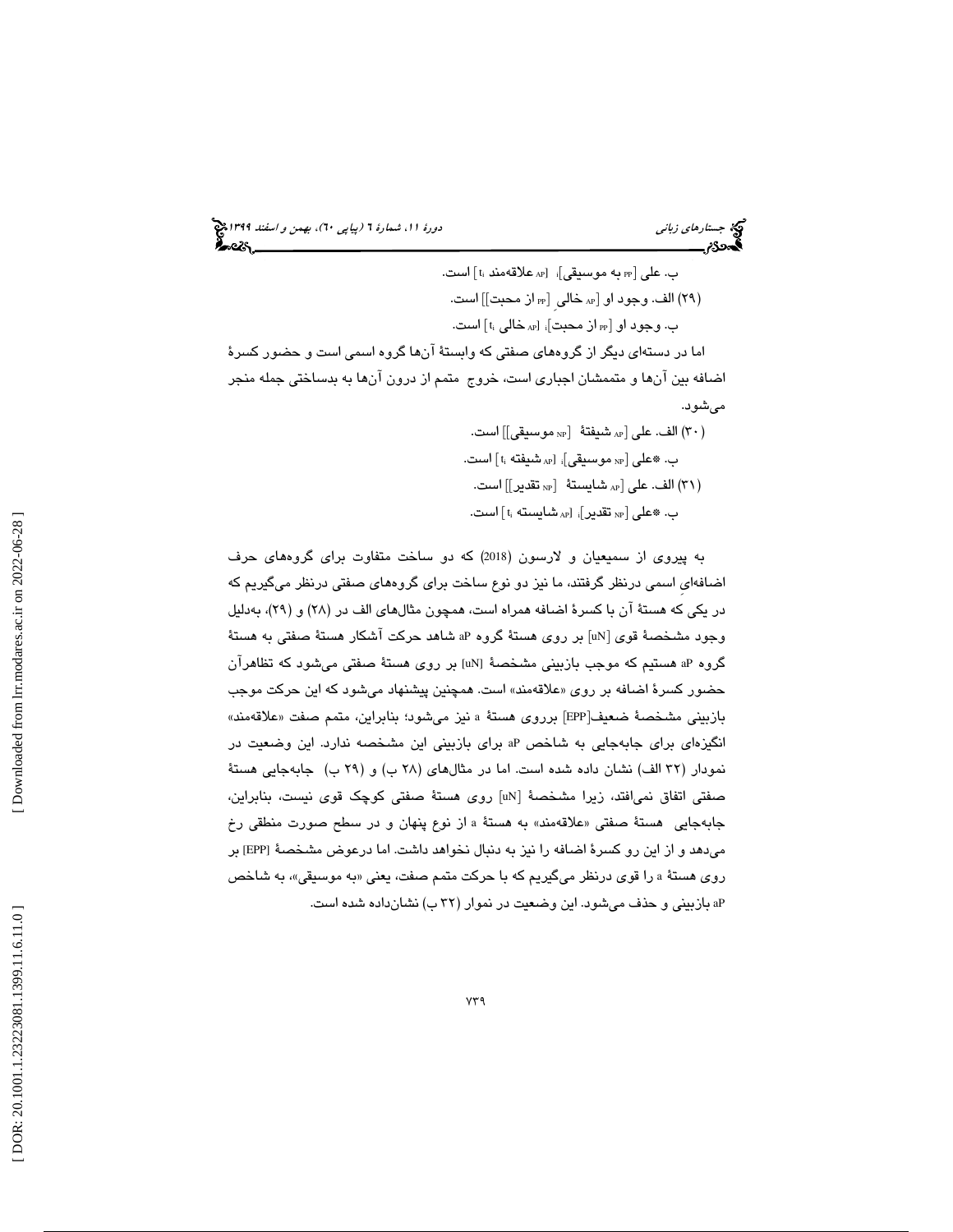

تحليل جملةً (٣٠ الف) و (٣١ الف) نيز مطابق با نمودار (٣٢ الف) است، زيرا در اين جمله كسرهٔ اضافه روی هستهٔ «شیفته» اجباری است به این ترتیب مشخصهٔ  $\left[ \textrm{uN} \right]$  بر روی هستهٔ گروه aP قوی است و موجب حرکت اشکار هستهٔ صفتی«شیفته» به هستهٔ گروه aP میشود، اما برعكس مشخصةُ [EPP] روي هستةُ a ضعيف است كه انگيزهٔ خروج وابستةُ ان يعني«موسيقي» در نحو را ازمیان میبرد. به همین دلیل جملهٔ (۳۰ ب) و (۳۱ ب) بدساخت است.

بنابراين ، همانطور كه در دو نمودارهاي 32 مشاهده كرديد، در زبان فارسي دو دسته صفت وجود دارد: كه دستهاي از آنها اجازة خروج وابسته را از درون گروه صفتي ميدهند و همينطور كسرة اضافة روي هستة آنها نيز اختياري است و دستة ديگر كه اجازة خروج وابسته را نميدهند و كسرة اضافه روي هستة آنها اجباري است. دليل تفاوت رفتار نحوي اين دو دسته صفتهای زبان فارسی تفاوت در قوت و ضعف مشخص تعبیر ناپذیر[N] و [EPP] بر روي هستة نقشي برفراز آنهاست . پيامد اين تحليل آن است كه گروه صفتي كوچك در زبان فارسي aP فاز محسوب ميشود و گروه صفتي بزرگ AP فاز نيست، لذا ساخت ( 32 ب) اجازة خروج متمم «به موسیقی» را میدهد و در این چابجایی هیچیک از اصول ضد موضعی و اصل نفوذناپذيريفازها نقض نميشود. از اين رو «به موسيقي» اشكارا در نحو جابهجا ميشود . در 33 نمونههاي ديگري از اين دو دسته صفت را مشاهده ميكنيد .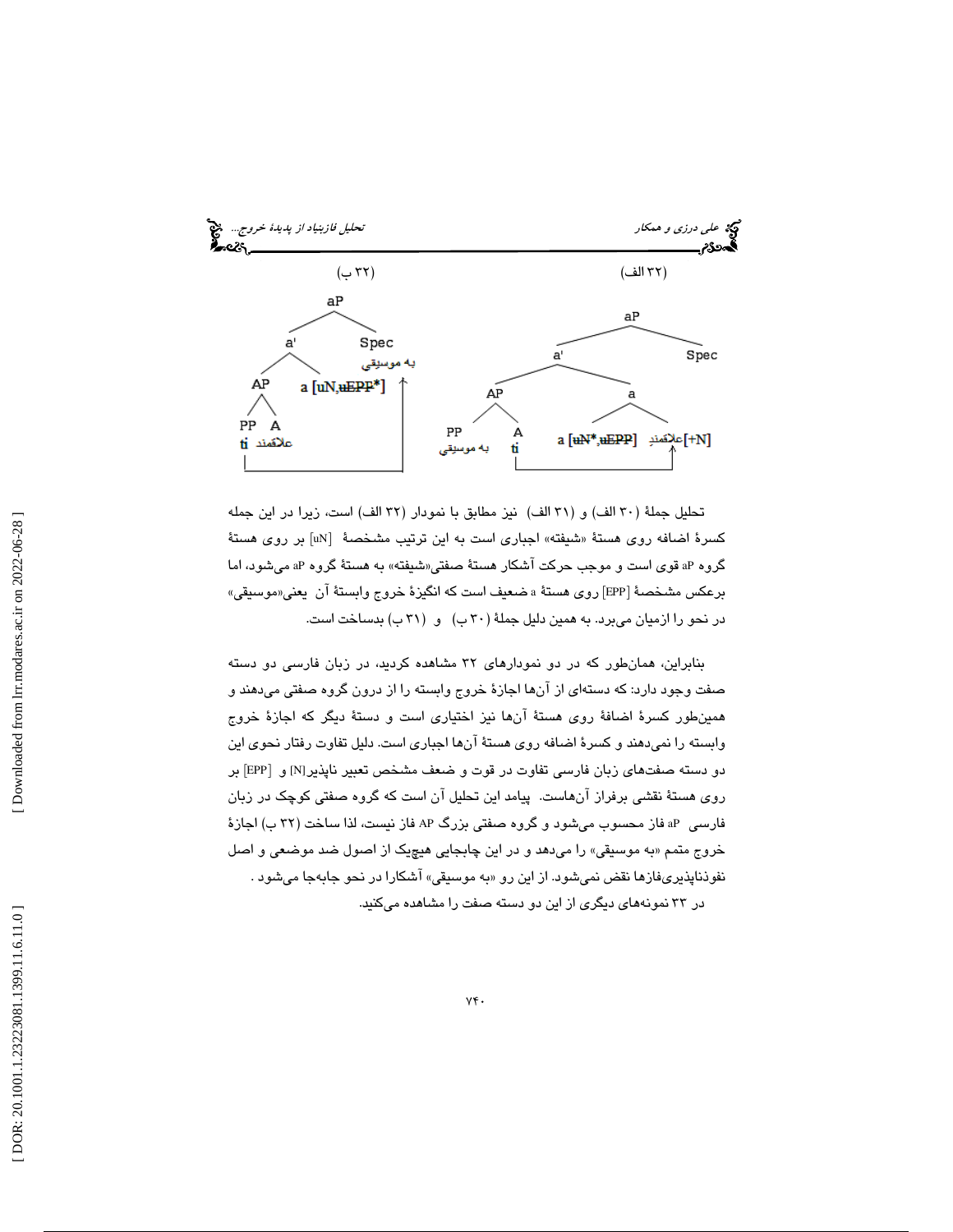جستار*هاي زباني (بياپي 60)، بهمن و اسفند 1*398 هجرا بياني دورة 11، شمارة 1 (پياپي ٢٠)، بهم*ن و اسفند 1*394 هج

| (۳۳ ب) صفت + گروه اسمی | (٣٣ الف) صفت + كروه حرف اضافهاي |
|------------------------|---------------------------------|
| شيفتهٔ موسيقى          | علاقەمند بە موسىقى              |
| شايستة تقدير           | خالی از لطف                     |
| مشتاق دیدار            | مشهور به دانایی                 |
| تشنة محبت              | دلگرم به شرایط                  |
| لايق سرزنش             | ناراحت از دنیا                  |

# . نتيجه 6

در اين مقاله به بررسي خروج متمم هستههاي صفتي و اسمي پرداختيم. پرسش اصلي مقاله اين بود كه چرا خروج متمم برخي از هاتههاي صفتي همچون «شيفته» زنجيره را بدساخت میکند ، ولی خروج انها از درون برخی دیگر از گروههای صفتی مانند «علاقهمند» به بدساختي زنجيرة حاصل منجر نمي شود ؟ همچنين چرا خروج وابسته از درون گروههاي اسمي نيز به بدساختي زنجيرة حاصل منجر ميشود. در پاسخ به اين پرسشها قائل به وجود دو مشخصهٔ صرفی نحوی تعبیرناپذیر [uN] و [EPP] بر روی هستههای نقشی صفتی و اسمی کوچک شديم. آنگاه هستهٔ a در دسته نخست از صفتهای را دارای مشخصهٔ [uN] قوی دانستیم. هستهٔ A به جايگاه هستهٔ نقشي a جابهجا ميشود و ضمن بازبيني مشخصهٔ [uN] قوي كه بازتاب آن تظاهر كسرهٔ اضافه روی صفت است، مشخصهٔ تعبیرناپذیر [EPP] هستهٔ a را نیز بازبینی کرده، انگیزهای برای جابهجايي متمم صفت واژگاني به لبهٔ فاز يعني شاخص aP باقي نميگذارد. دسته دوم از [uN صفتهاي زبان فارسي را كه خروج از درون متمم خود را مجاز ميشمارند داراي مشخصة [ ضعيف و مشخصهٔ [EPP] قوی در نظر گرفتيم. از اين رو، حركت A به a در بخش صورت منطقی انجام میگیرد، اما مشخصهٔ قوی [EPP] بر روی هستهٔ a مستلزم خروج از درون متمم آن قبل از نقطهٔ بيان ميشود. در مورد عدم امكان خروج متمم هستههاي اسمي نيز تحليلي مشابه ارائه شد.

# . پينوشت ها 7

- 1. extraction
- 2. Phase Theory
- 3. Spell-out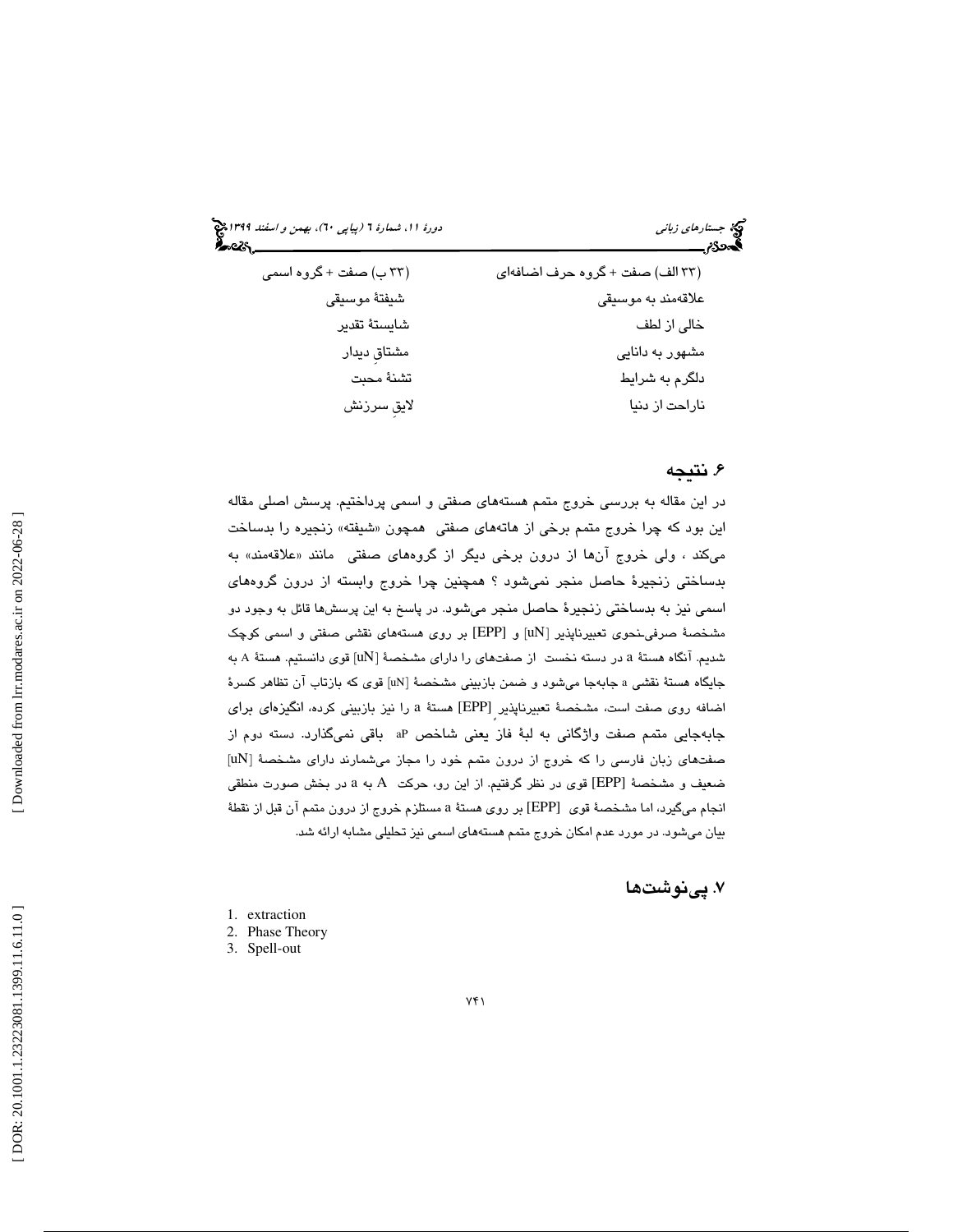

- معظمي، ( آ. 1385). نحو گروه حرف تعريف. رسالة دكتري. دانشگاه تهران. •
- درزی، ع.، و زهرا مرزبان. (١٣٩٣). پديدهٔ انجماد و جايگاه فاعل در زبان فارسي. پژوهشهای زبانشناسی، ۱، ۱۷–۳۳.

#### **References**

- Adger, D. (2003). *Core syntax, A minimalist approach*. Oxford University Press.
- Boeckx, C. (2007). Some notes on bounding *. Language Research*. *43*(1). 35-52.
- Bošković, Ž. (2014a). Now I'm a phase, now I'm not a phase: On the variability of phases with extraction and ellipsis. *Linguistic Inquiry*. *45*(1): 27−89.
- Boškovi ć, Ž. (2014b). More on the edge of the edge. In *Proceedings of Formal Approaches to Slavic Linguistics.* 22, ed. by Cassandra Chapman, Olena Kit, and Ivona Ku čerová, 44-66. Ann Arbor: Michigan Slavic Publications.
- Boškovi ć, Ž. (2015). From the Complex NP Constraint to everything: On deep extractions across categories. *The Linguistic Review*. *32*, 603–669.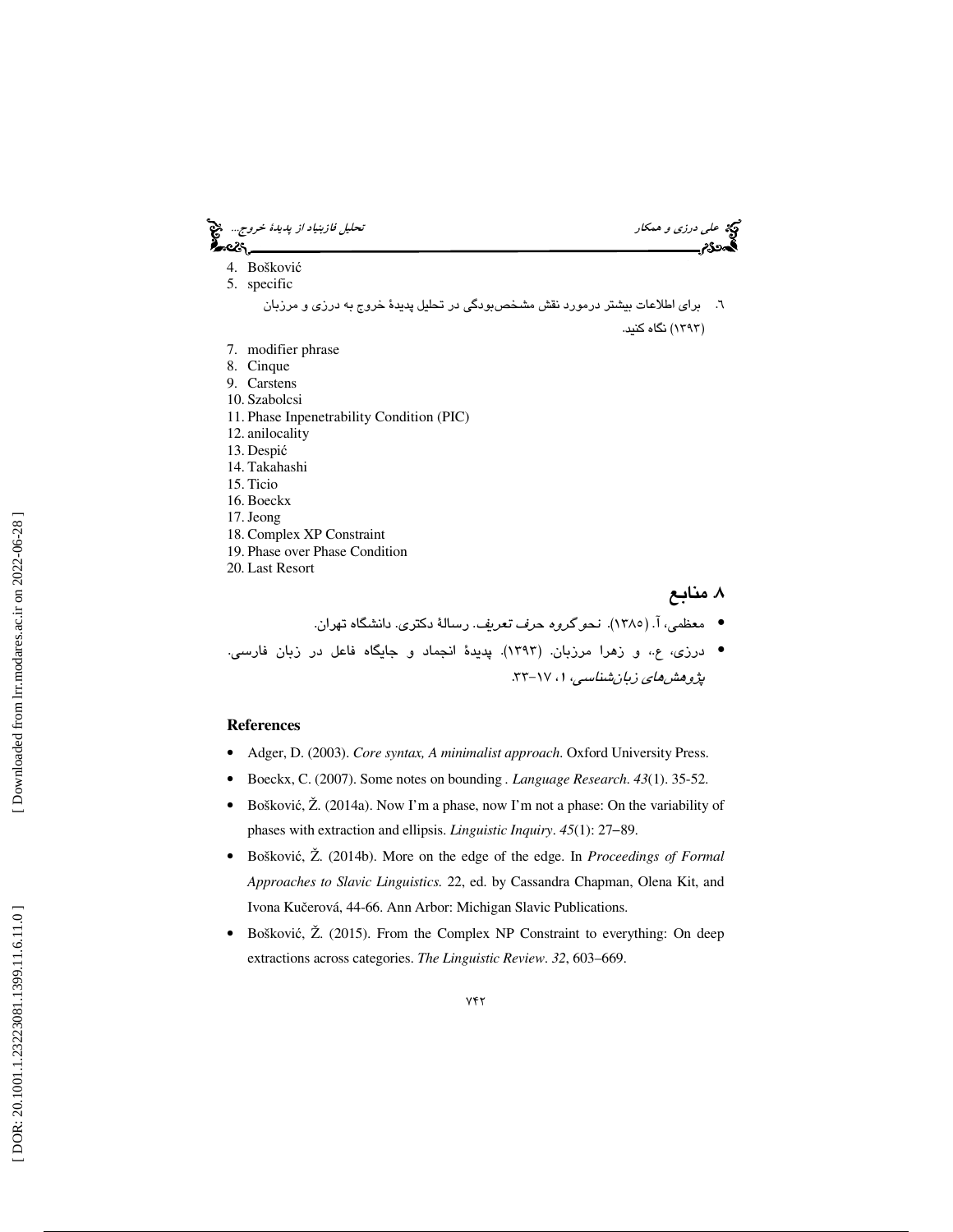- Boškovi ć, Ž. (2016). Getting really edgy: On the edge of the edge. *Linguistic Inquiry*. *47*, 1-33.
- Carstens, V. (2000). Concord in minimalist theory. *Linguistic inquiry*. *31*. 9-55.
- Cinque, G. (1994). On the evidence of partial N- movement in Romance DP. In G. Cinque, Koster, J., Pollock, J.Y., Rizzy, L., & Zanuttinio, R. (eds.). *Paths Toward Universal Grammar: Studies in Honour of Richards* 85-110. MA: MIT press.
- Chomsky, N. (1995). *The Minimalist Program*. Cambridge. Mass: MIT Press.
- ---------------- (2000). Minimalist inquiries. In *Step by step*, ed. by Roger Martin, David Michaels, and Juan Uriagereka. 89-155. Cambridge. Mass: MIT Press.
- ---------------- (2001). Derivation by phase, In Ken Hale. *A life in language*, ed. by Michael Kenstowicz, 1-52. MIT Press.
- Darzi, A. & Marzban, Z. (2014). The Freezing Effect and the Position of Subjects in Persian. *Linguistics Researches*. *1*: 17-33. [In Persian].
- Despi ć, M. (2011). *Syntax in the absence of determiner phrase*. Ph.D. dissertation. University of Connecticut, Storrs.
- Ghomeshi, J. (1996). *Projection and Inflection: A Study of Persian Phrase Structure*. Ph.D. dissertation. University of Toronto.
- Jeong, Y. (2006). *The landscape of applicatives*, Ph.D dissertation. University of Maryland. College Park.
- Kahnemuyipour, A (2003). Persian ezafe construction revisited: Evidence for modifier phrase. In *Proceedings of the annual Conference of the Canadian Linguistics Association*. 173-185.
- Karimi, S. & Lobeck, A. (1997). Specificity effects in English and Persian. In *the Proceedings of North East Linguistics Society (NELS)*. *28*: 175-186.
- Karimi, S. (1999). Specificity effect: evidence from Persian. *Linguistic Review*. *16*, 155-141.
- Karimi, S. (2005). *A Minimalist approach to scrambling: Evidence fromPersian*. The Hague. Mouton.